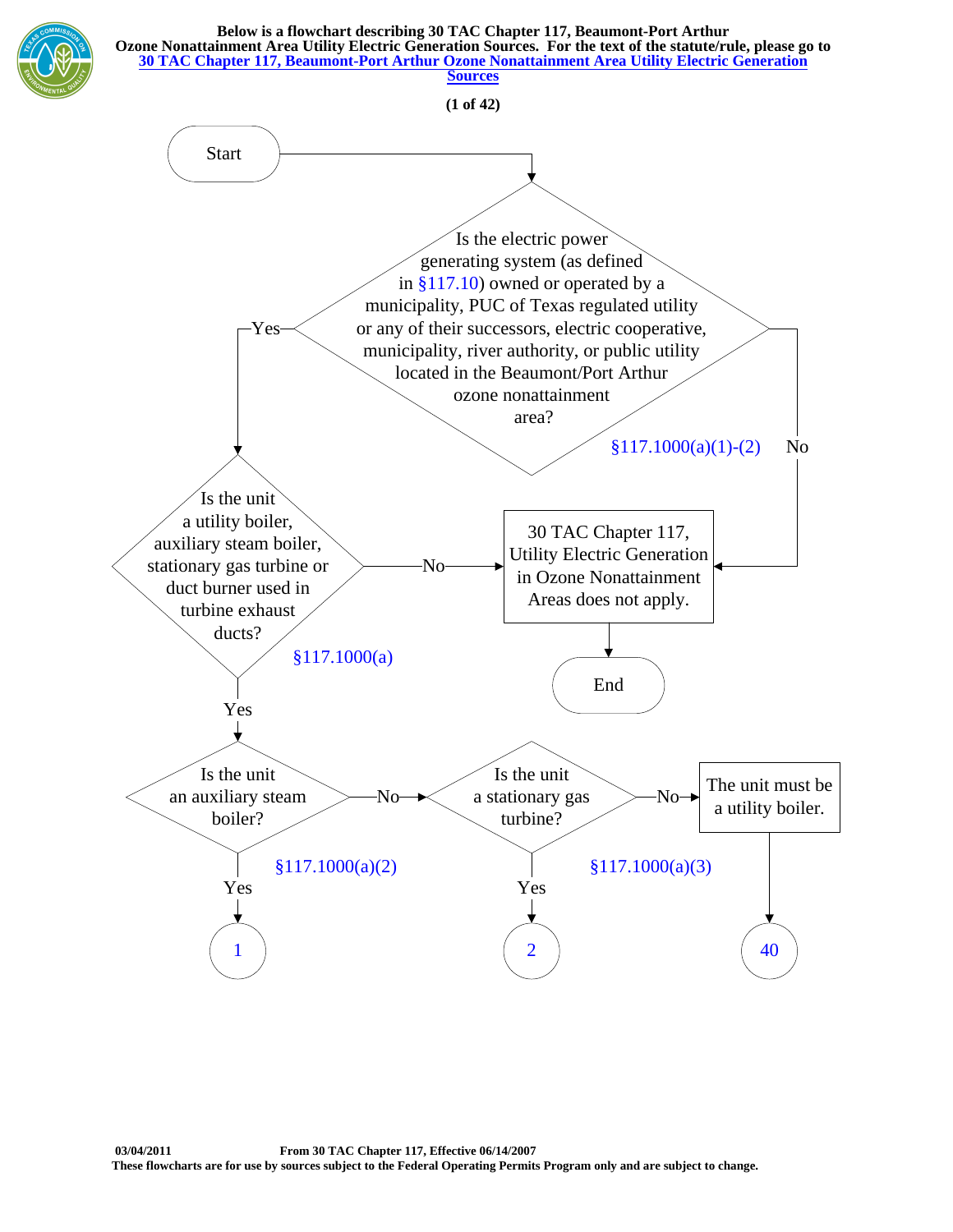<span id="page-1-0"></span>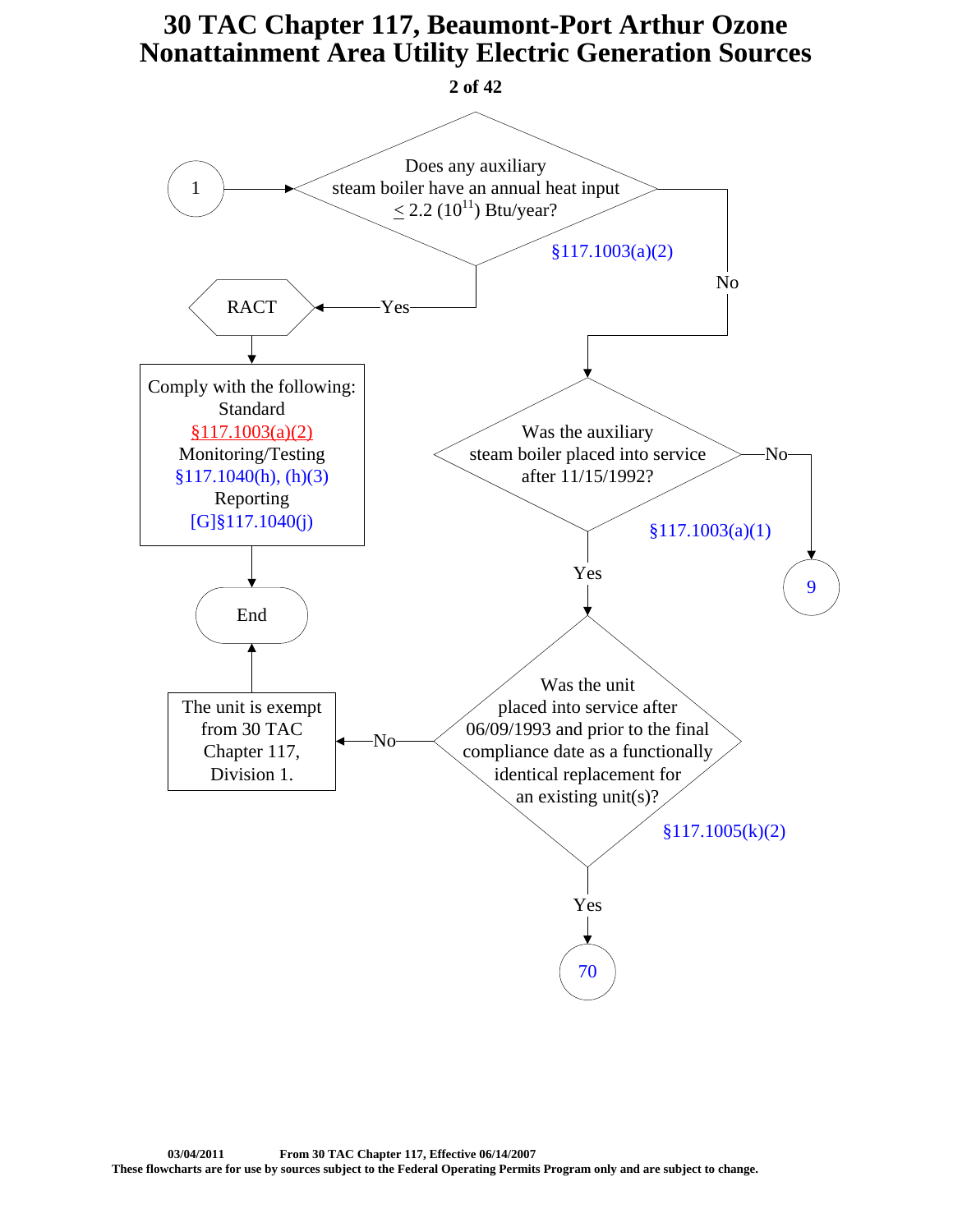<span id="page-2-0"></span>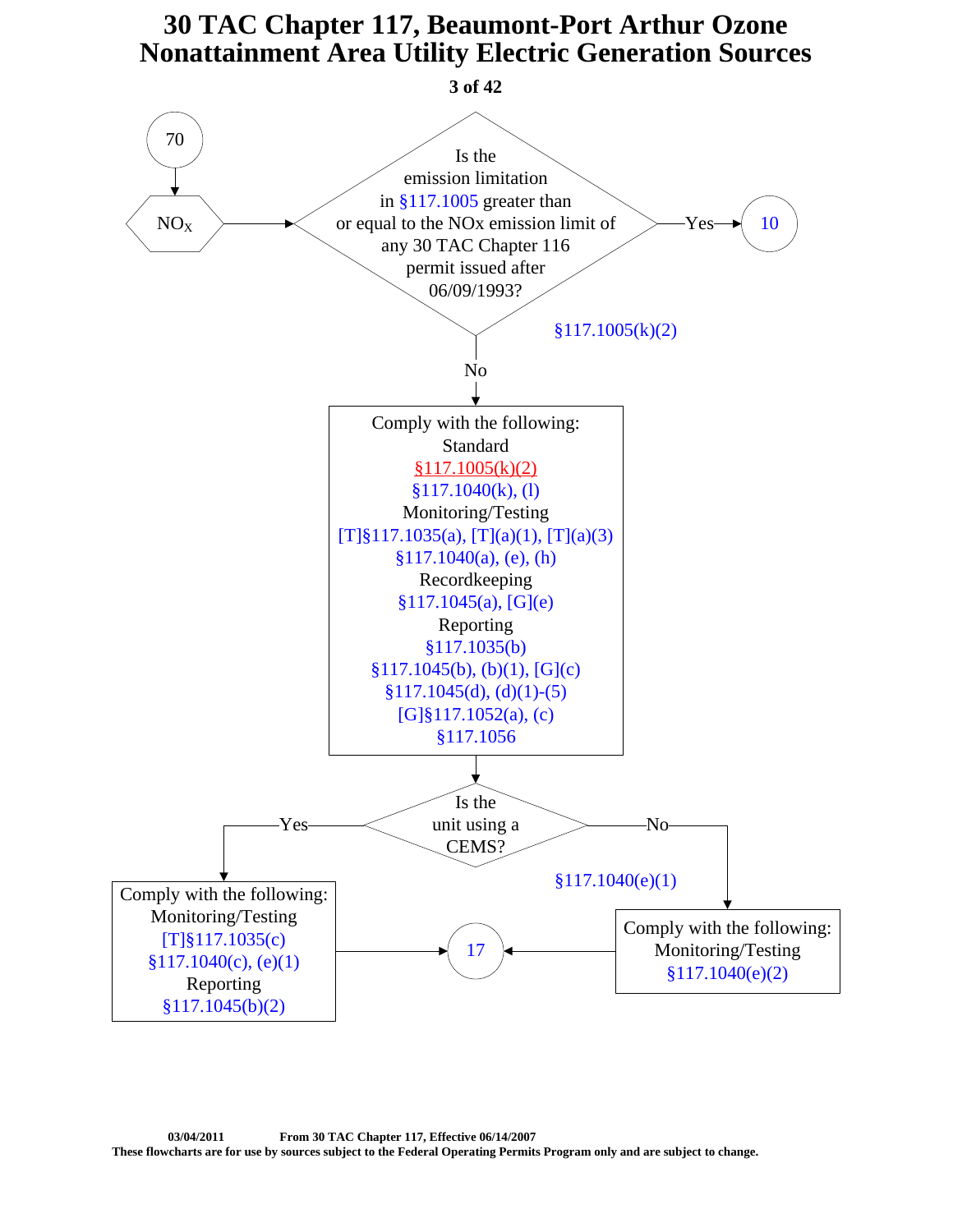<span id="page-3-0"></span>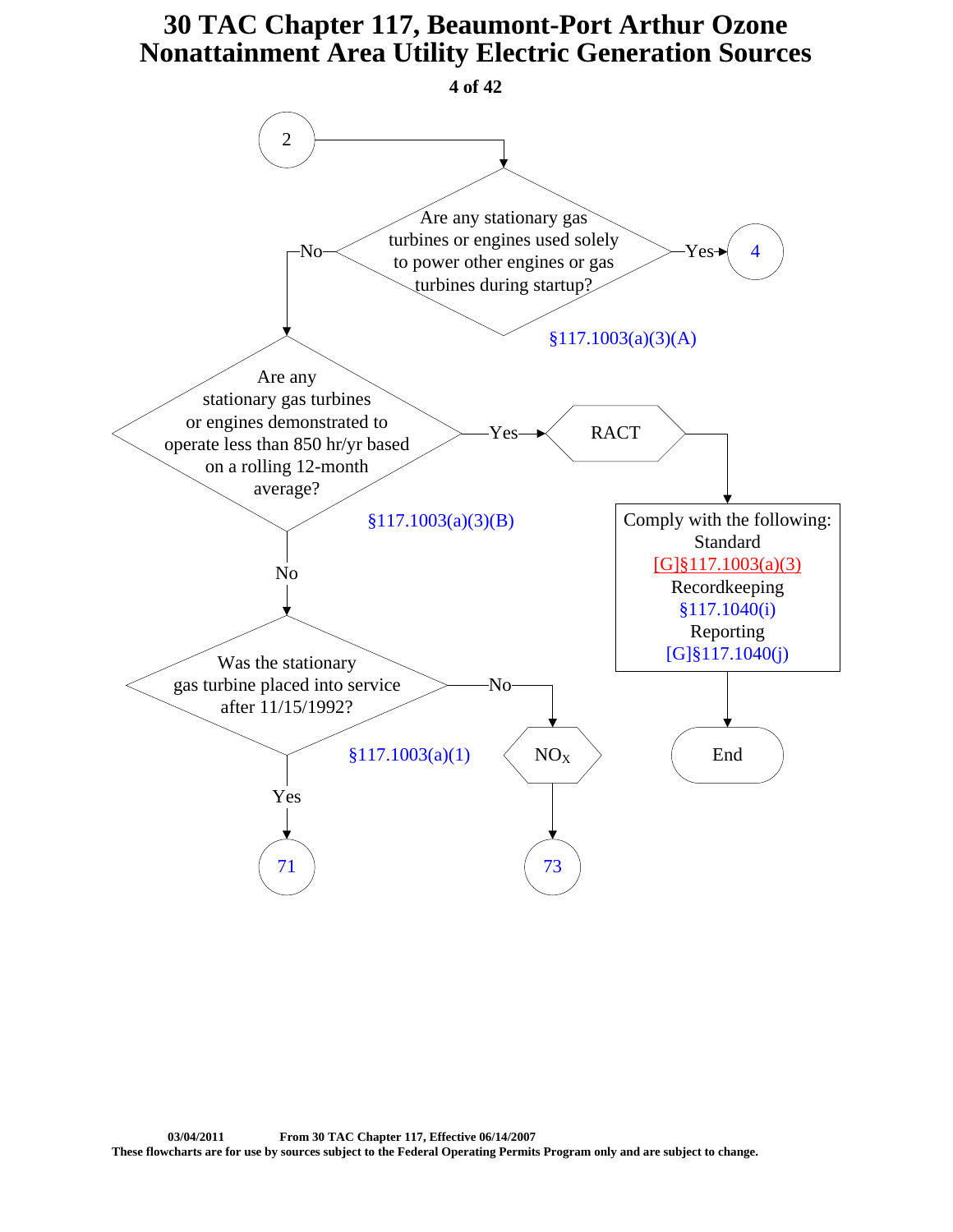<span id="page-4-0"></span>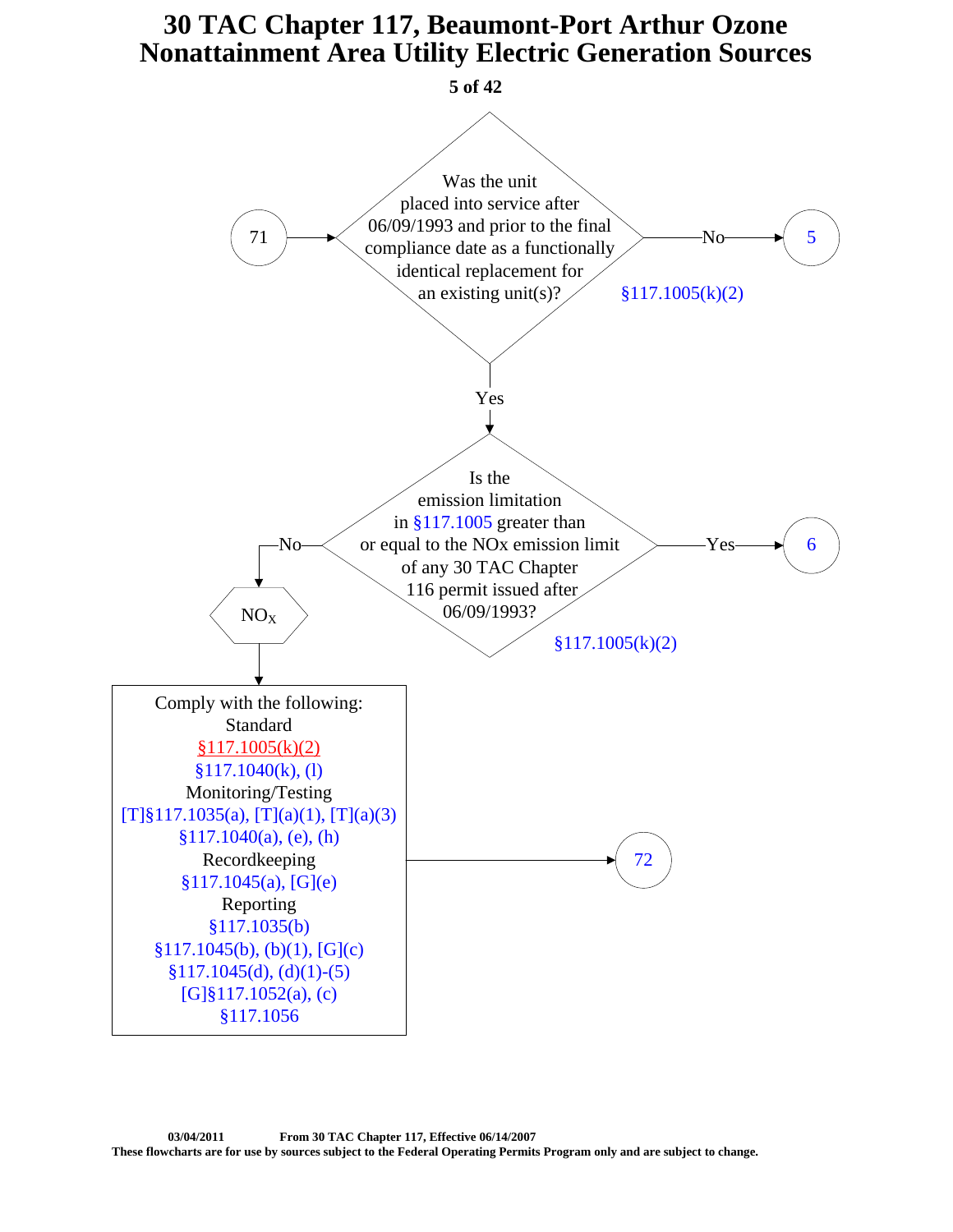<span id="page-5-0"></span>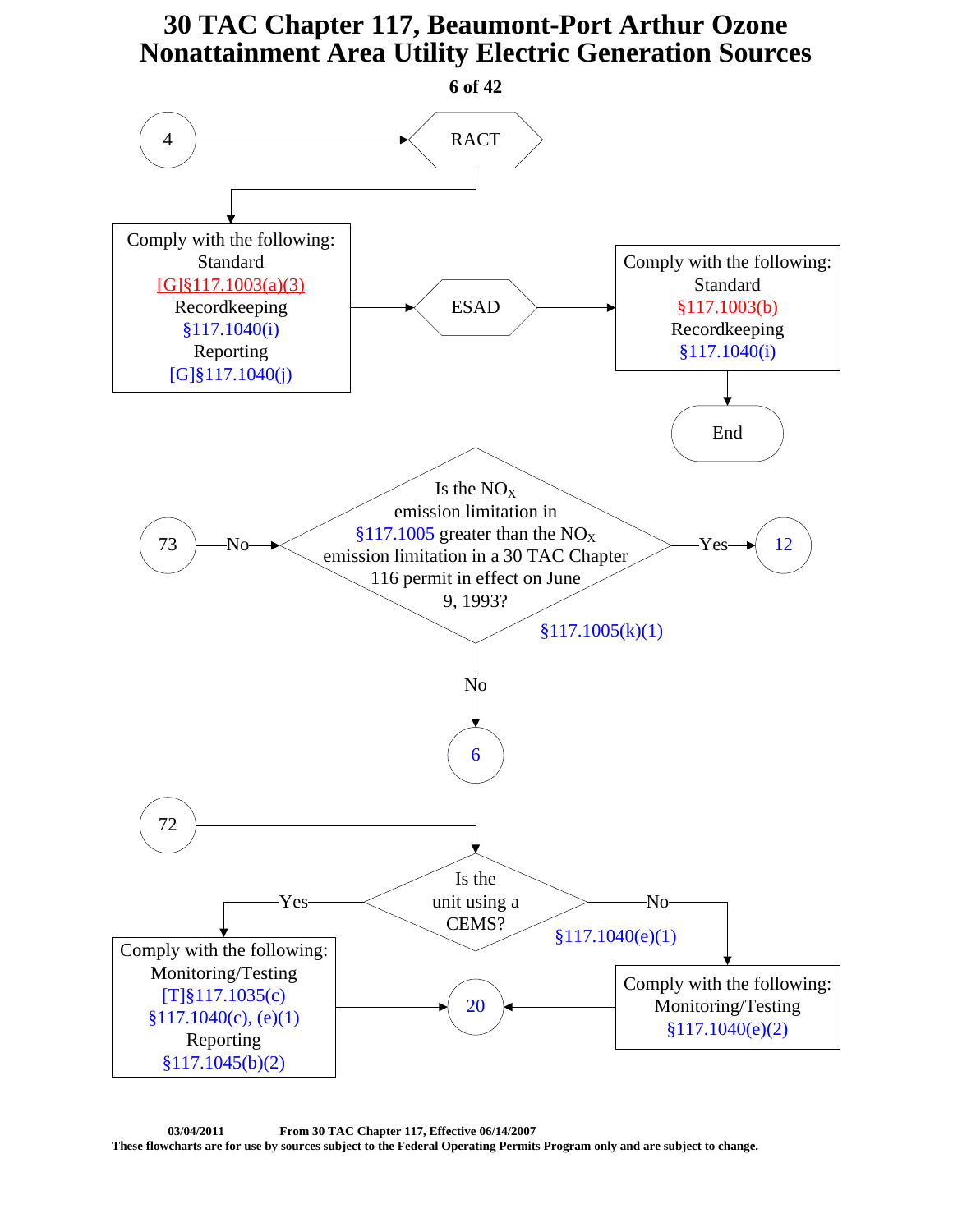<span id="page-6-0"></span>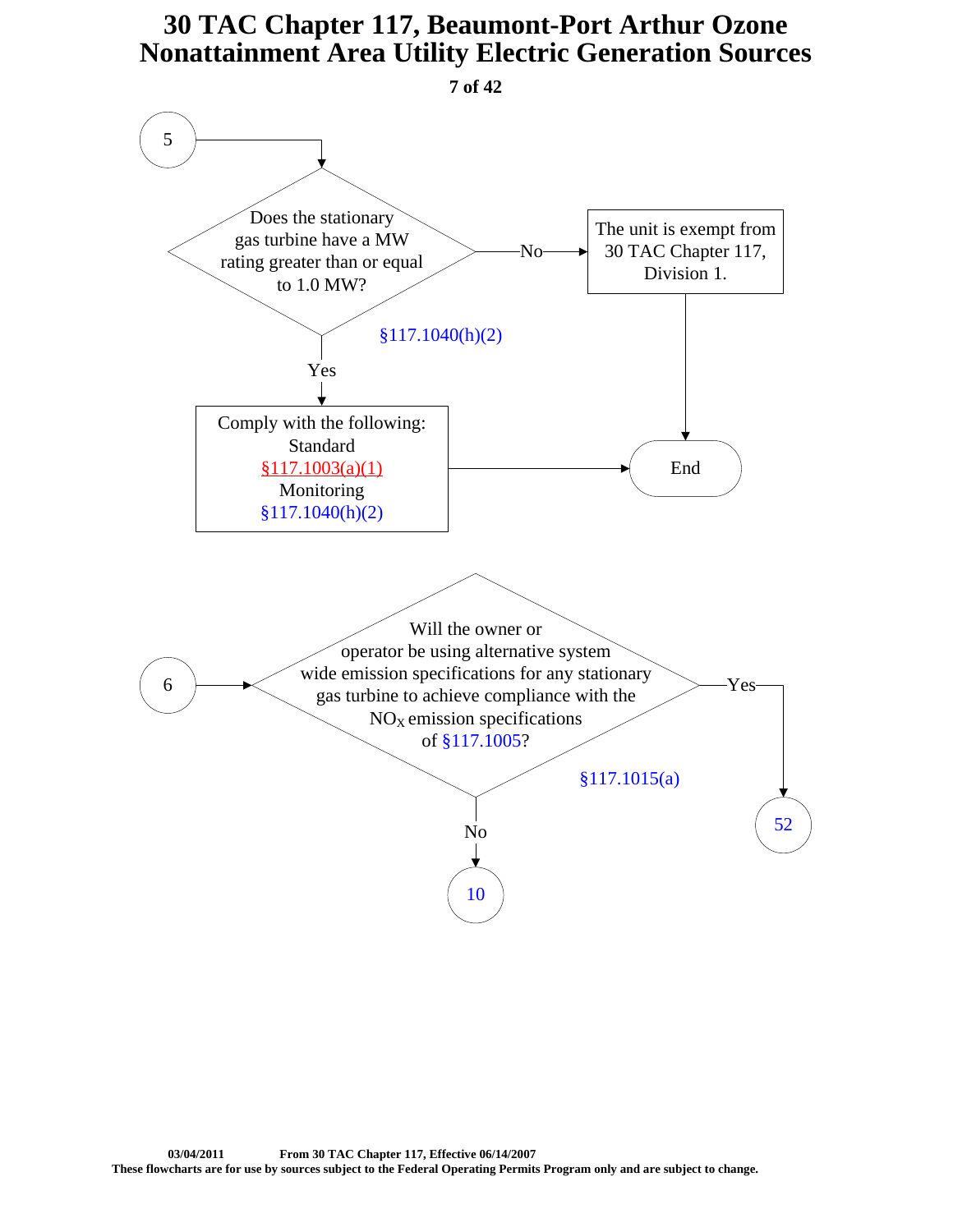<span id="page-7-0"></span>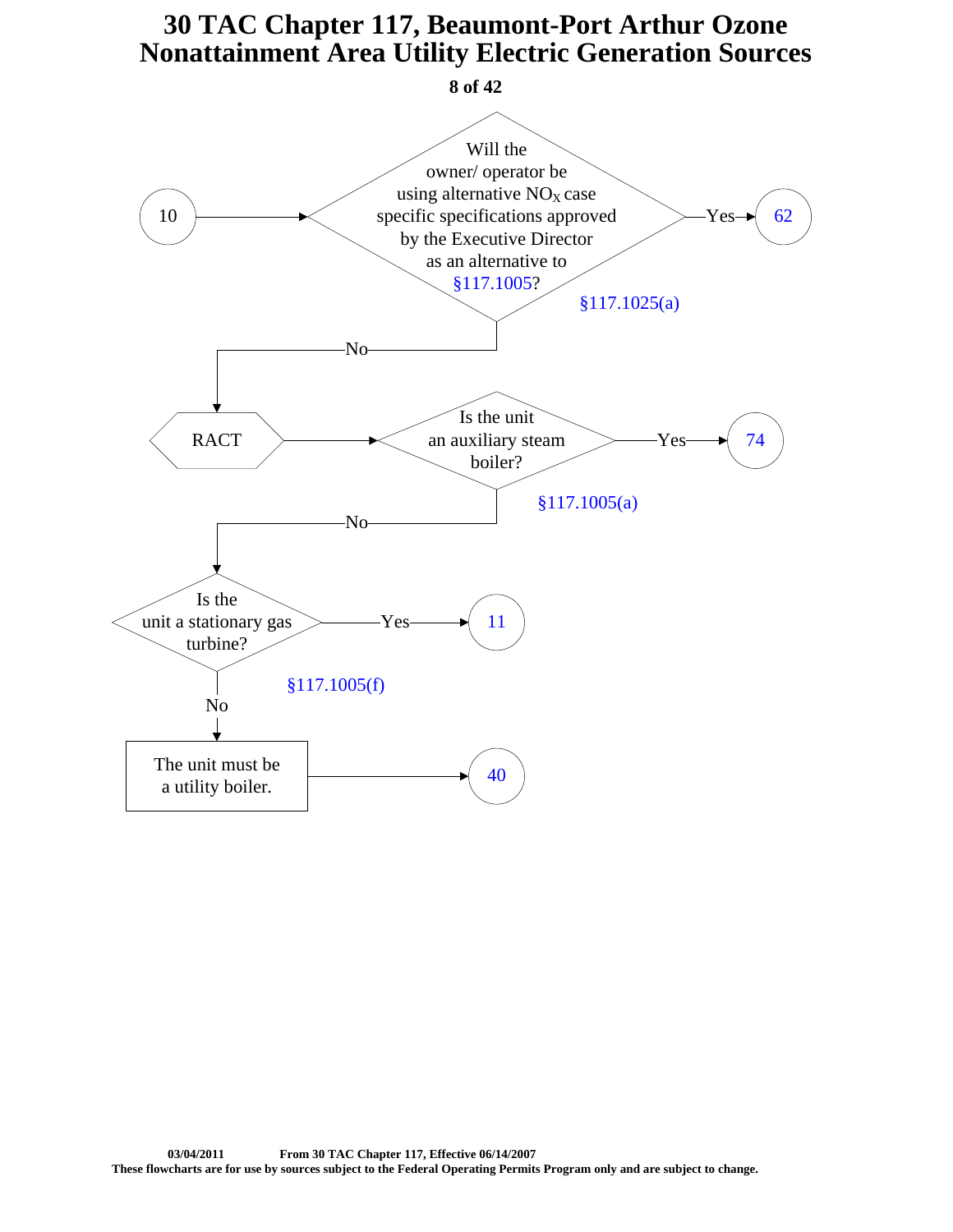

<span id="page-8-0"></span>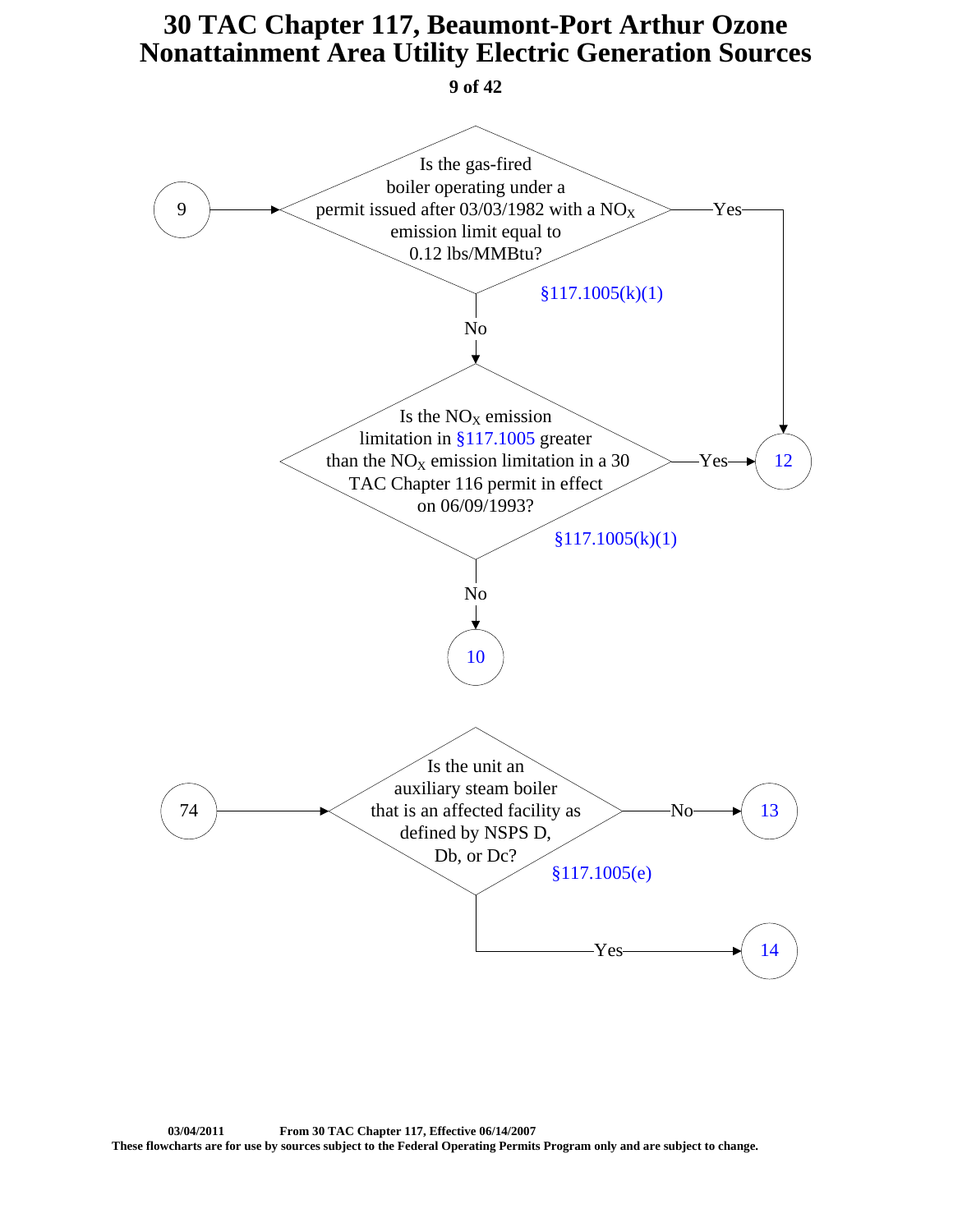<span id="page-9-0"></span>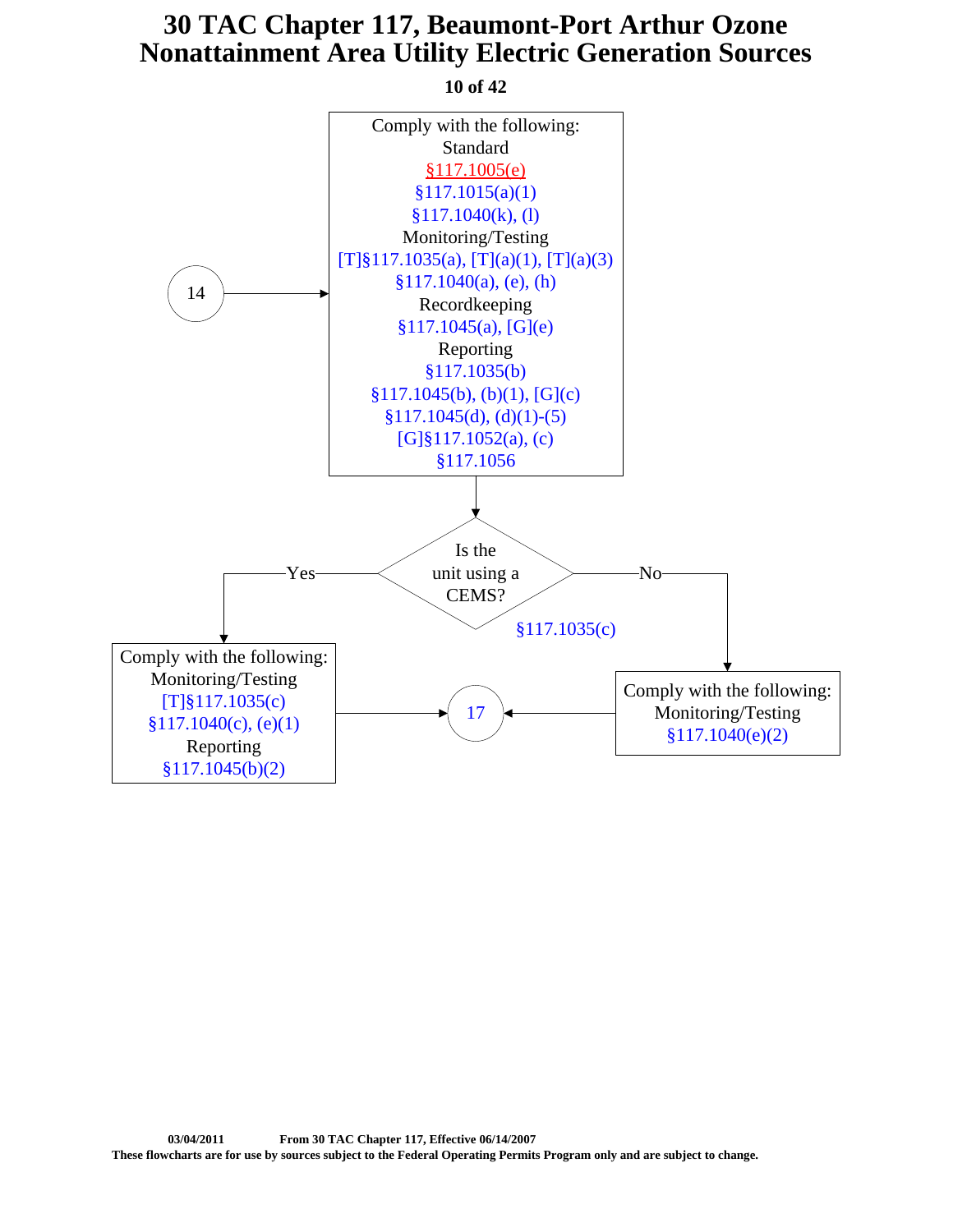<span id="page-10-0"></span>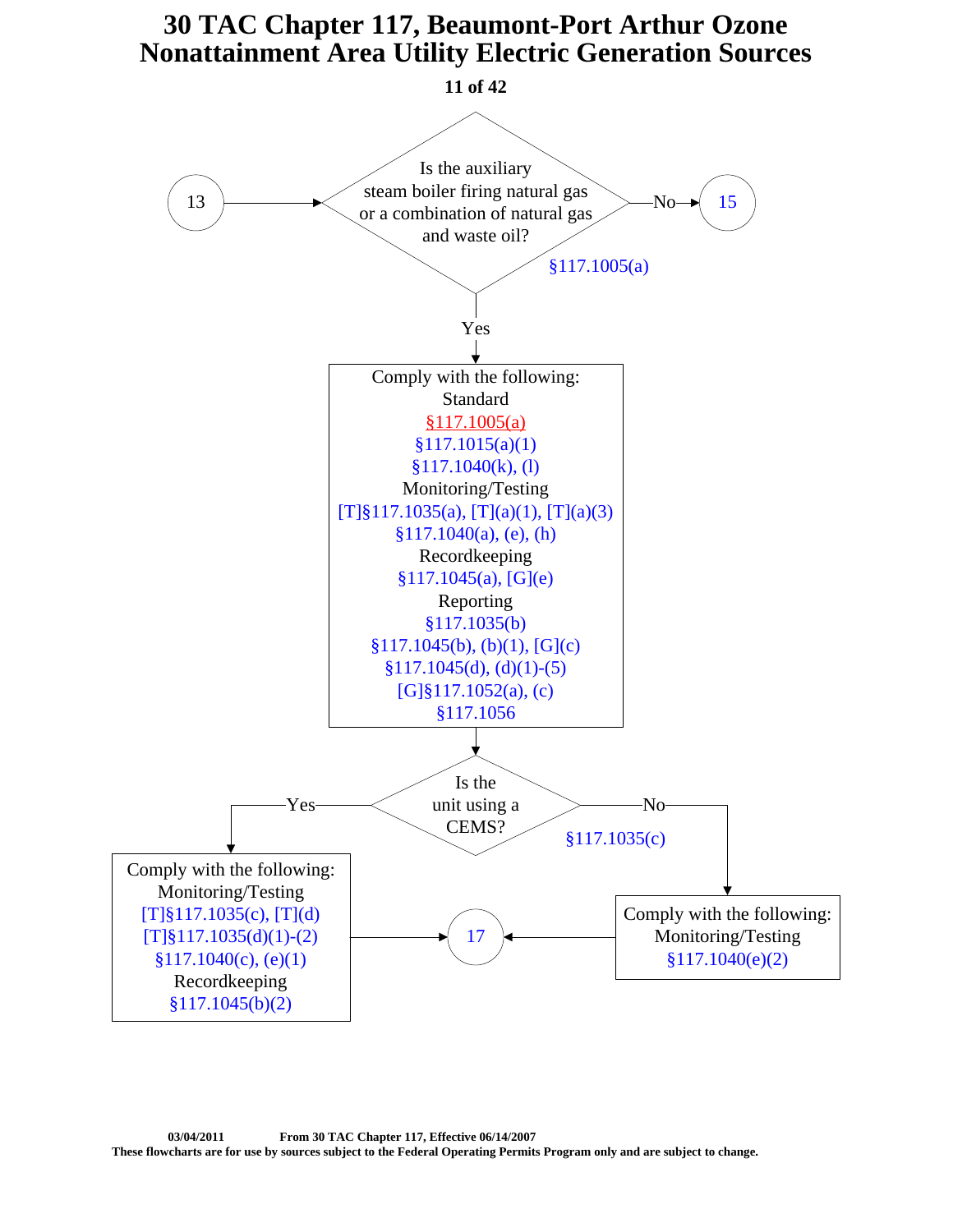<span id="page-11-0"></span>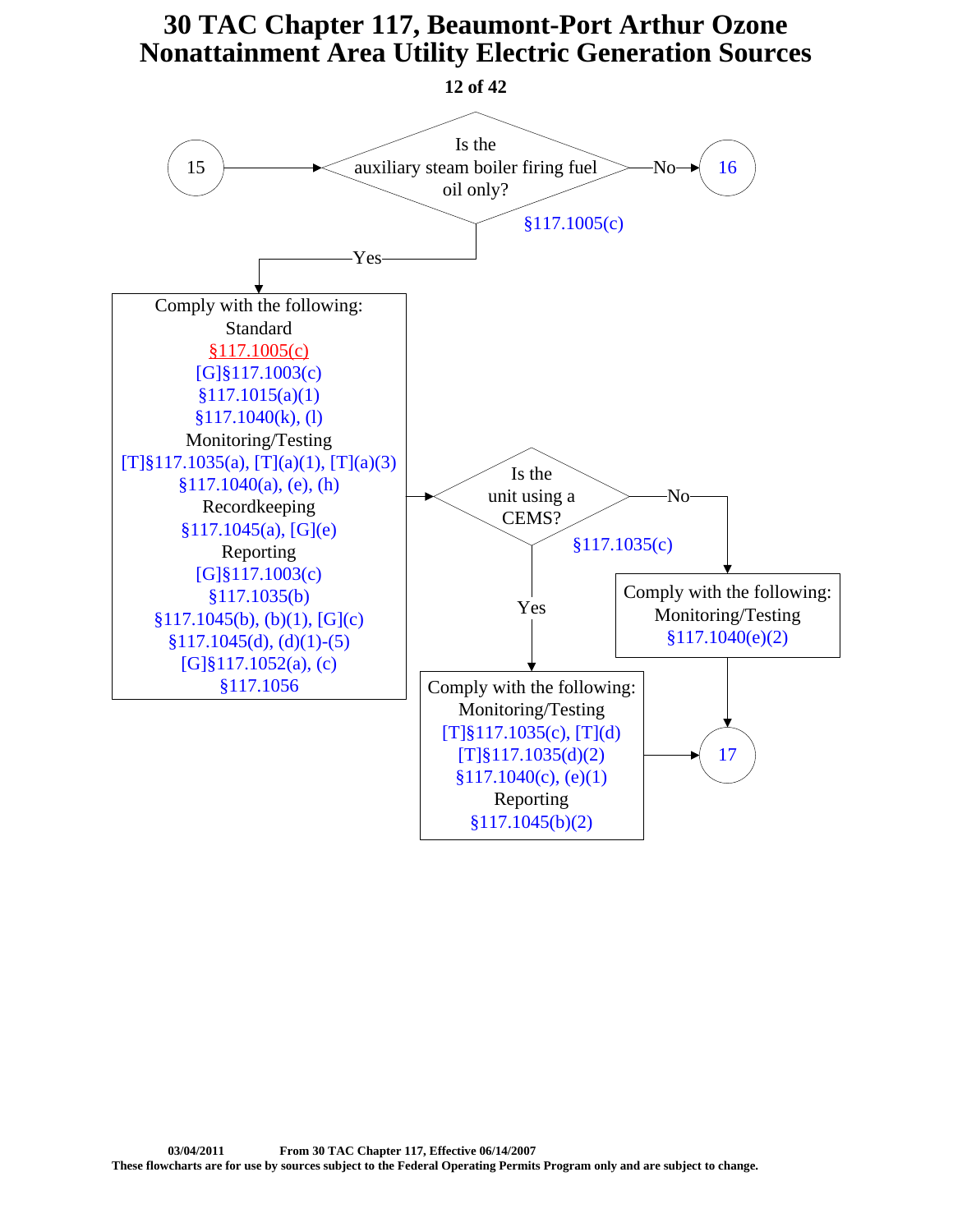<span id="page-12-0"></span>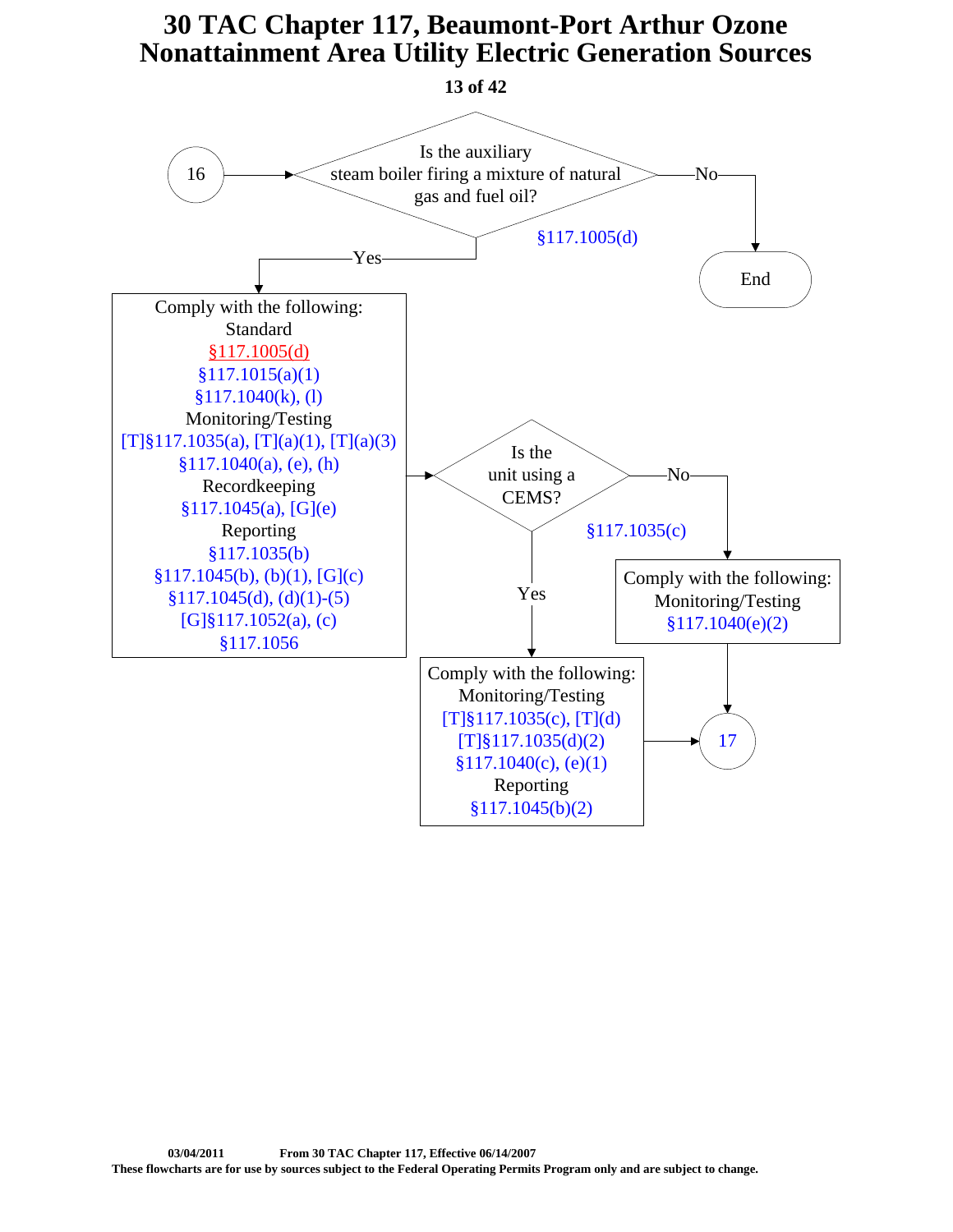<span id="page-13-0"></span>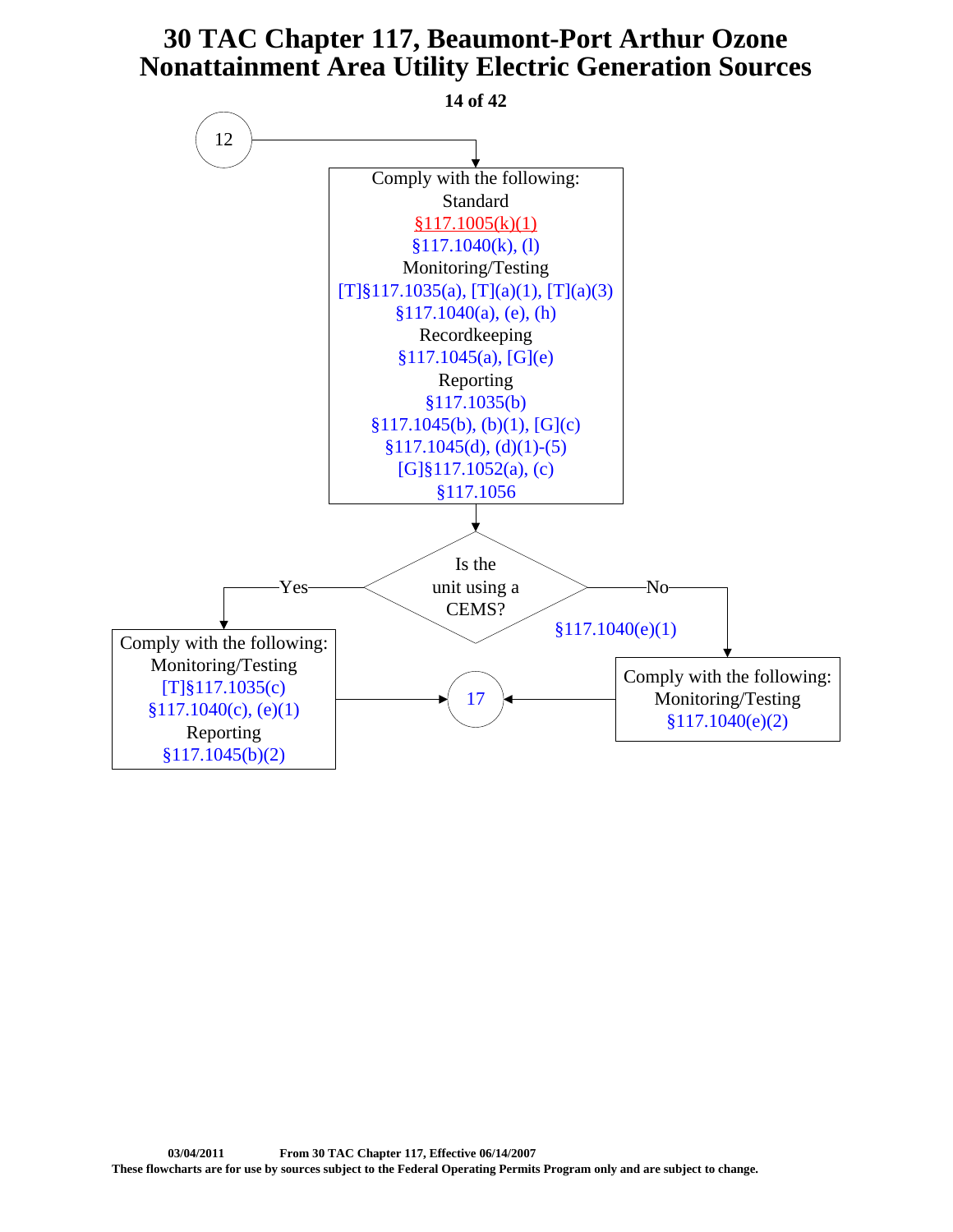

<span id="page-14-0"></span>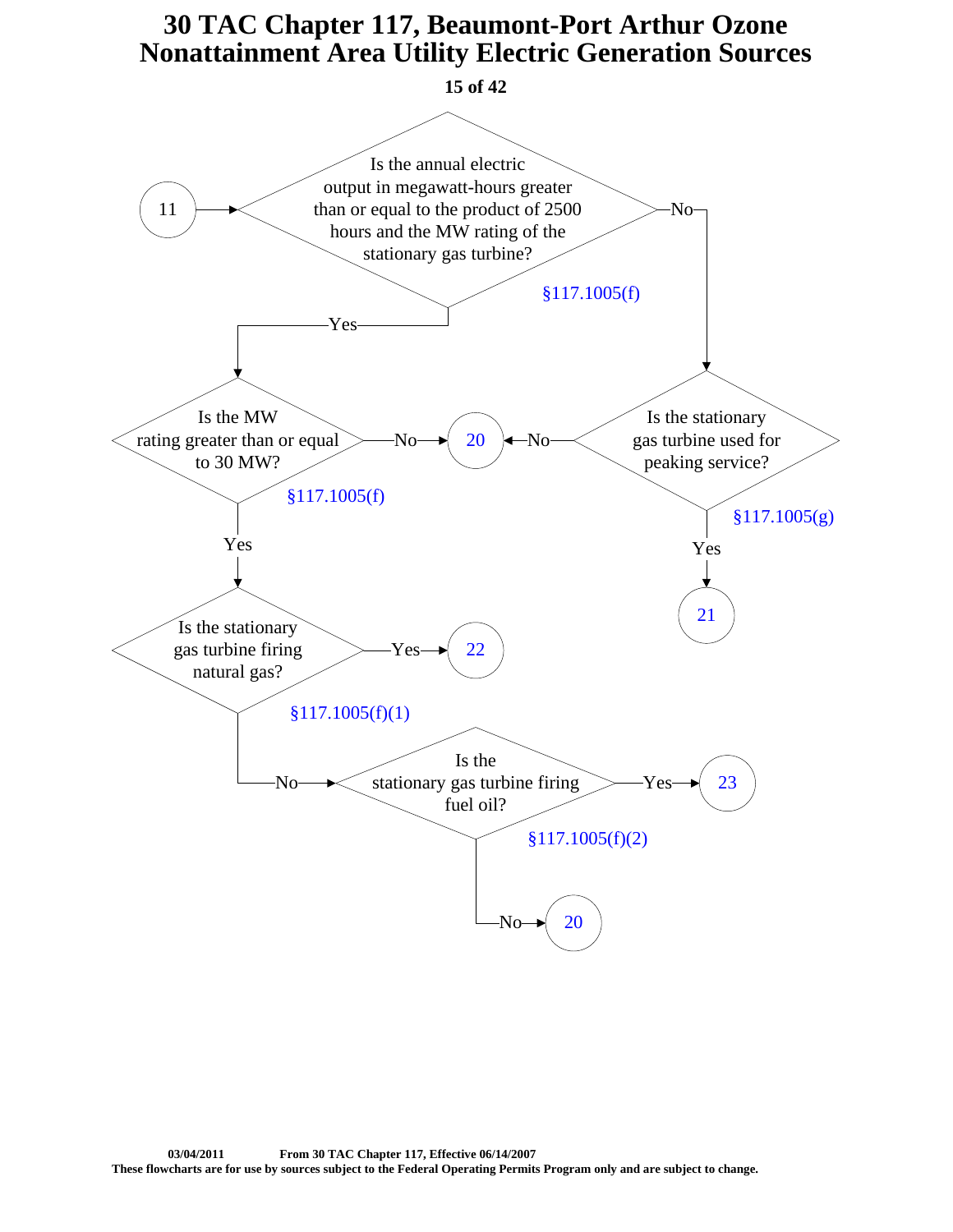<span id="page-15-0"></span>Comply with the following: Standard [§117.1005\(f\)\(1\)](https://www.tceq.texas.gov/downloads/permitting/air-rules/state/30-tac-117/re7c1-util.pdf#page=2) [§117.1005\(f\)](http://texreg.sos.state.tx.us/public/readtac$ext.TacPage?sl=R&app=9&p_dir=&p_rloc=&p_tloc=&p_ploc=&pg=1&p_tac=&ti=30&pt=1&ch=117&rl=1005) [§117.1015\(a\)\(1\)](http://texreg.sos.state.tx.us/public/readtac$ext.TacPage?sl=R&app=9&p_dir=&p_rloc=&p_tloc=&p_ploc=&pg=1&p_tac=&ti=30&pt=1&ch=117&rl=1015) [§117.1040\(k\), \(l\)](http://texreg.sos.state.tx.us/public/readtac$ext.TacPage?sl=R&app=9&p_dir=&p_rloc=&p_tloc=&p_ploc=&pg=1&p_tac=&ti=30&pt=1&ch=117&rl=1040) Monitoring/Testing [\[T\]§117.1035\(a\), \[T\]\(a\)\(1\), \[T\]\(a\)\(3\)](http://texreg.sos.state.tx.us/public/readtac$ext.TacPage?sl=R&app=9&p_dir=&p_rloc=&p_tloc=&p_ploc=&pg=1&p_tac=&ti=30&pt=1&ch=117&rl=1035) [§117.1040\(a\), \(h\)](http://texreg.sos.state.tx.us/public/readtac$ext.TacPage?sl=R&app=9&p_dir=&p_rloc=&p_tloc=&p_ploc=&pg=1&p_tac=&ti=30&pt=1&ch=117&rl=1040) Recordkeeping  $§117.1045(a), [G](e)$ Reporting [§117.1035\(b\)](http://texreg.sos.state.tx.us/public/readtac$ext.TacPage?sl=R&app=9&p_dir=&p_rloc=&p_tloc=&p_ploc=&pg=1&p_tac=&ti=30&pt=1&ch=117&rl=1035)  $§117.1045(b), (b)(1), [G](c)$  $§117.1045(d), (d)(1)-(5)$  $[G]$ §117.1052(a), (c) [§117.1056](http://texreg.sos.state.tx.us/public/readtac$ext.TacPage?sl=R&app=9&p_dir=&p_rloc=&p_tloc=&p_ploc=&pg=1&p_tac=&ti=30&pt=1&ch=117&rl=1056) Comply with the following: Standard [§117.1005\(f\)\(2\)](https://www.tceq.texas.gov/downloads/permitting/air-rules/state/30-tac-117/re7c1-util.pdf#page=3) [§117.1005\(f\)](http://texreg.sos.state.tx.us/public/readtac$ext.TacPage?sl=R&app=9&p_dir=&p_rloc=&p_tloc=&p_ploc=&pg=1&p_tac=&ti=30&pt=1&ch=117&rl=1005) [§117.1015\(a\)\(1\)](http://texreg.sos.state.tx.us/public/readtac$ext.TacPage?sl=R&app=9&p_dir=&p_rloc=&p_tloc=&p_ploc=&pg=1&p_tac=&ti=30&pt=1&ch=117&rl=1015) [§117.1040\(k\), \(l\)](http://texreg.sos.state.tx.us/public/readtac$ext.TacPage?sl=R&app=9&p_dir=&p_rloc=&p_tloc=&p_ploc=&pg=1&p_tac=&ti=30&pt=1&ch=117&rl=1040) Monitoring/Testing [\[T\]§117.1035\(a\), \[T\]\(a\)\(1\), \[T\]\(a\)\(3\)](http://texreg.sos.state.tx.us/public/readtac$ext.TacPage?sl=R&app=9&p_dir=&p_rloc=&p_tloc=&p_ploc=&pg=1&p_tac=&ti=30&pt=1&ch=117&rl=1035) [§117.1040\(a\), \(h\)](http://texreg.sos.state.tx.us/public/readtac$ext.TacPage?sl=R&app=9&p_dir=&p_rloc=&p_tloc=&p_ploc=&pg=1&p_tac=&ti=30&pt=1&ch=117&rl=1040) Recordkeeping [§117.1045\(a\), \[G\]\(e\)](http://texreg.sos.state.tx.us/public/readtac$ext.TacPage?sl=R&app=9&p_dir=&p_rloc=&p_tloc=&p_ploc=&pg=1&p_tac=&ti=30&pt=1&ch=117&rl=1045) Reporting [§117.1035\(b\)](http://texreg.sos.state.tx.us/public/readtac$ext.TacPage?sl=R&app=9&p_dir=&p_rloc=&p_tloc=&p_ploc=&pg=1&p_tac=&ti=30&pt=1&ch=117&rl=1035)  $§117.1045(b), (b)(1), [G](c)$  $§117.1045(d), (d)(1)-(5)$  $[G]\S 117.1052(a), (c)$ [§117.1056](http://texreg.sos.state.tx.us/public/readtac$ext.TacPage?sl=R&app=9&p_dir=&p_rloc=&p_tloc=&p_ploc=&pg=1&p_tac=&ti=30&pt=1&ch=117&rl=1056)  $22$ ) (23 [24](#page-16-0) **16 of 42**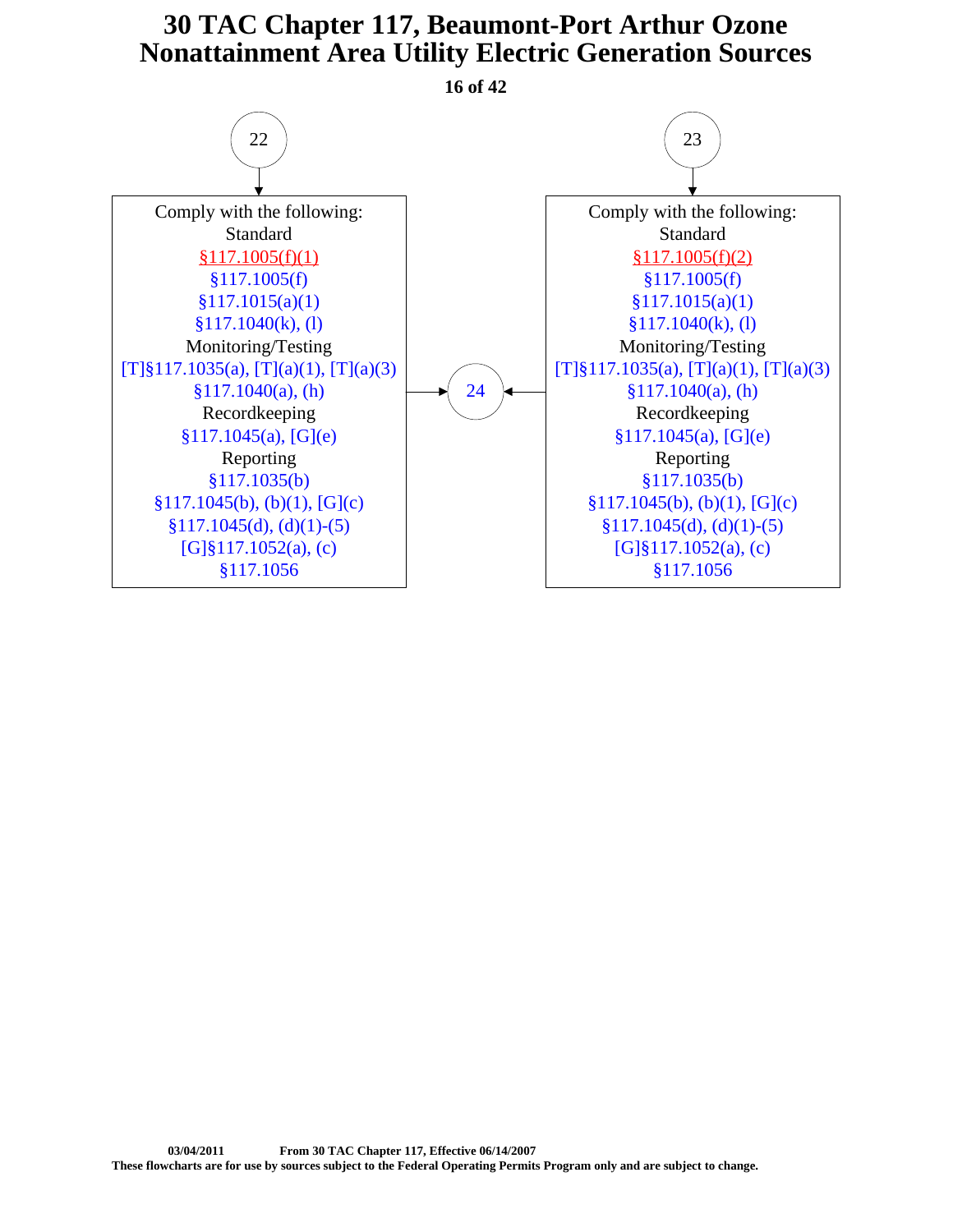<span id="page-16-0"></span>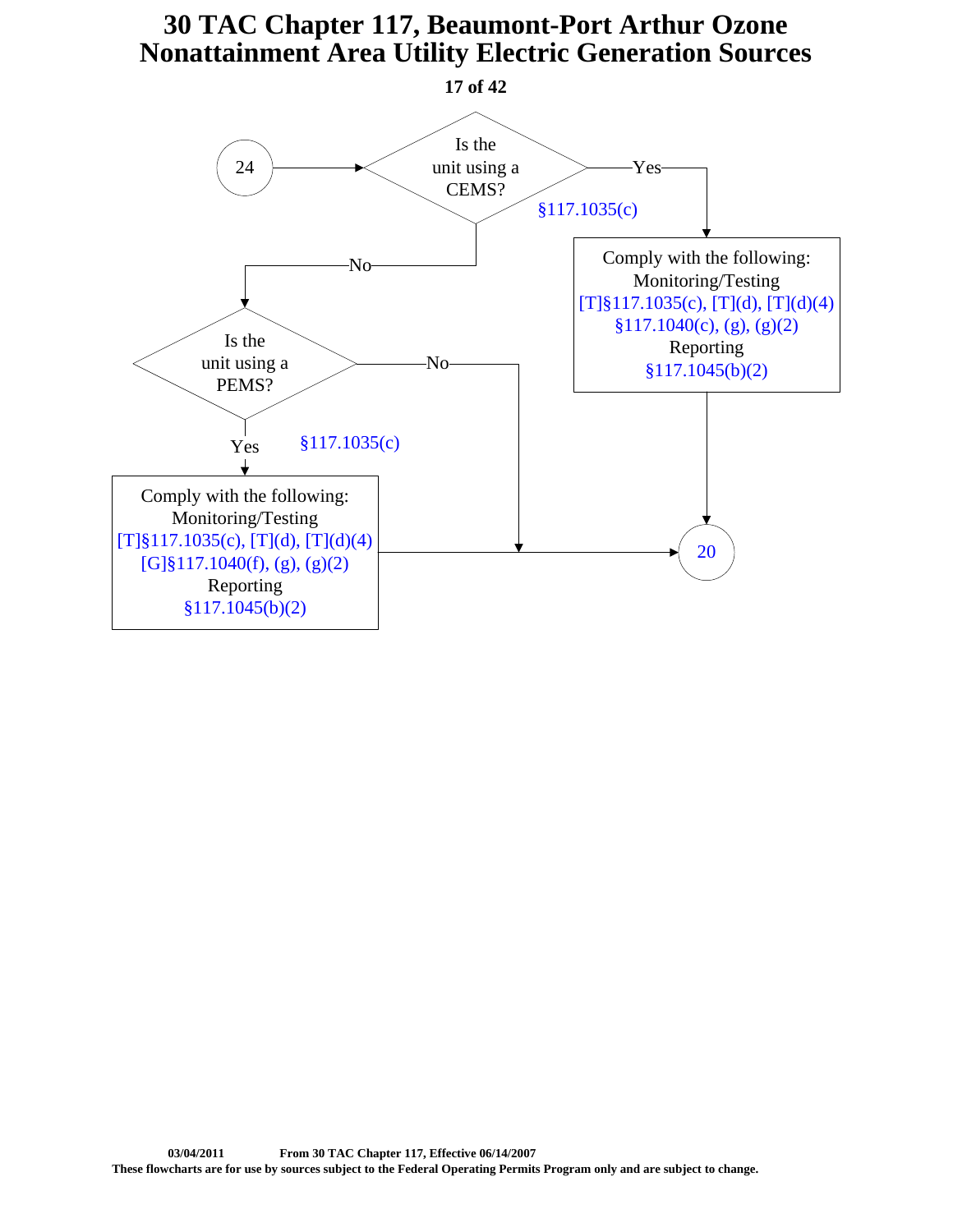<span id="page-17-0"></span>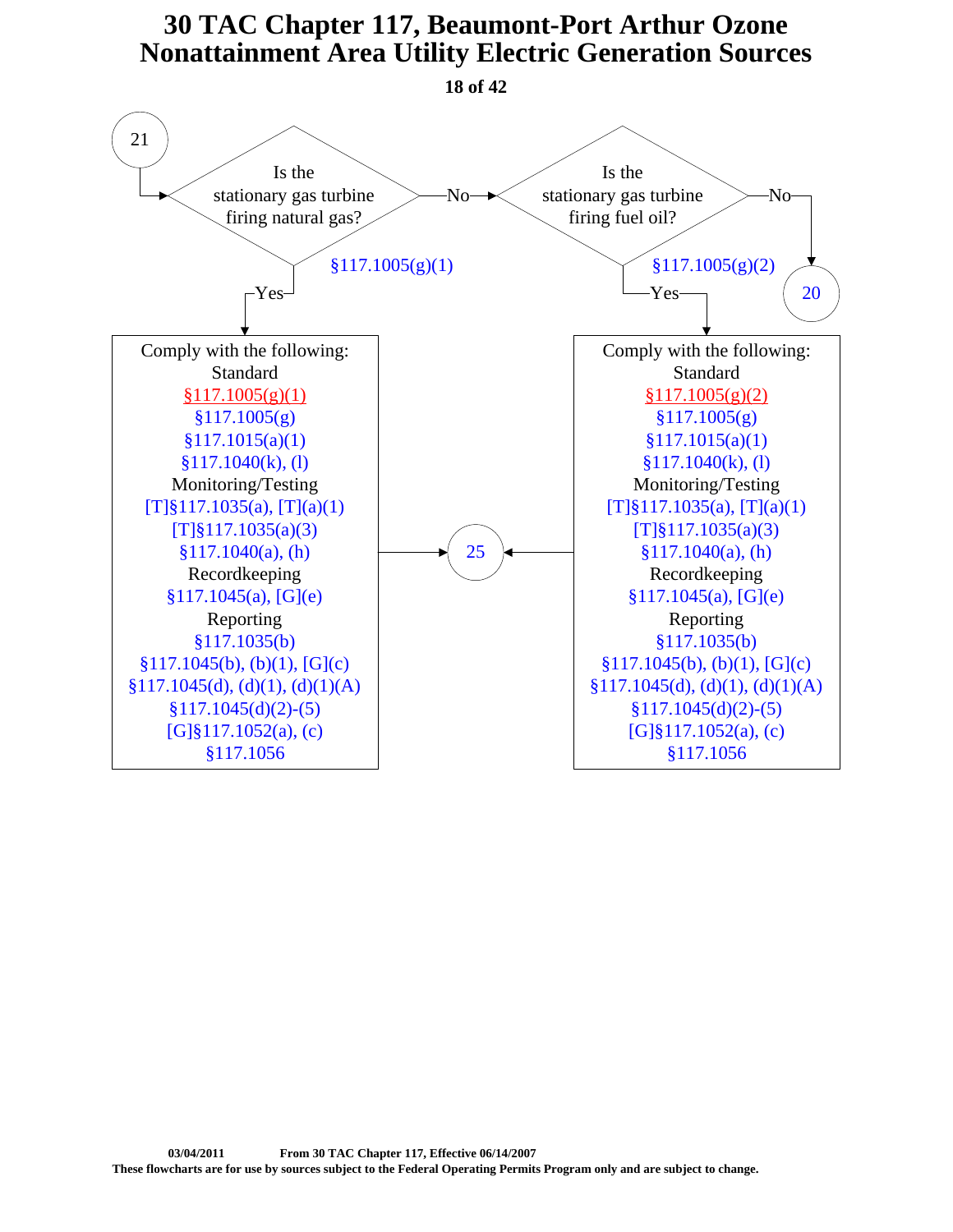<span id="page-18-0"></span>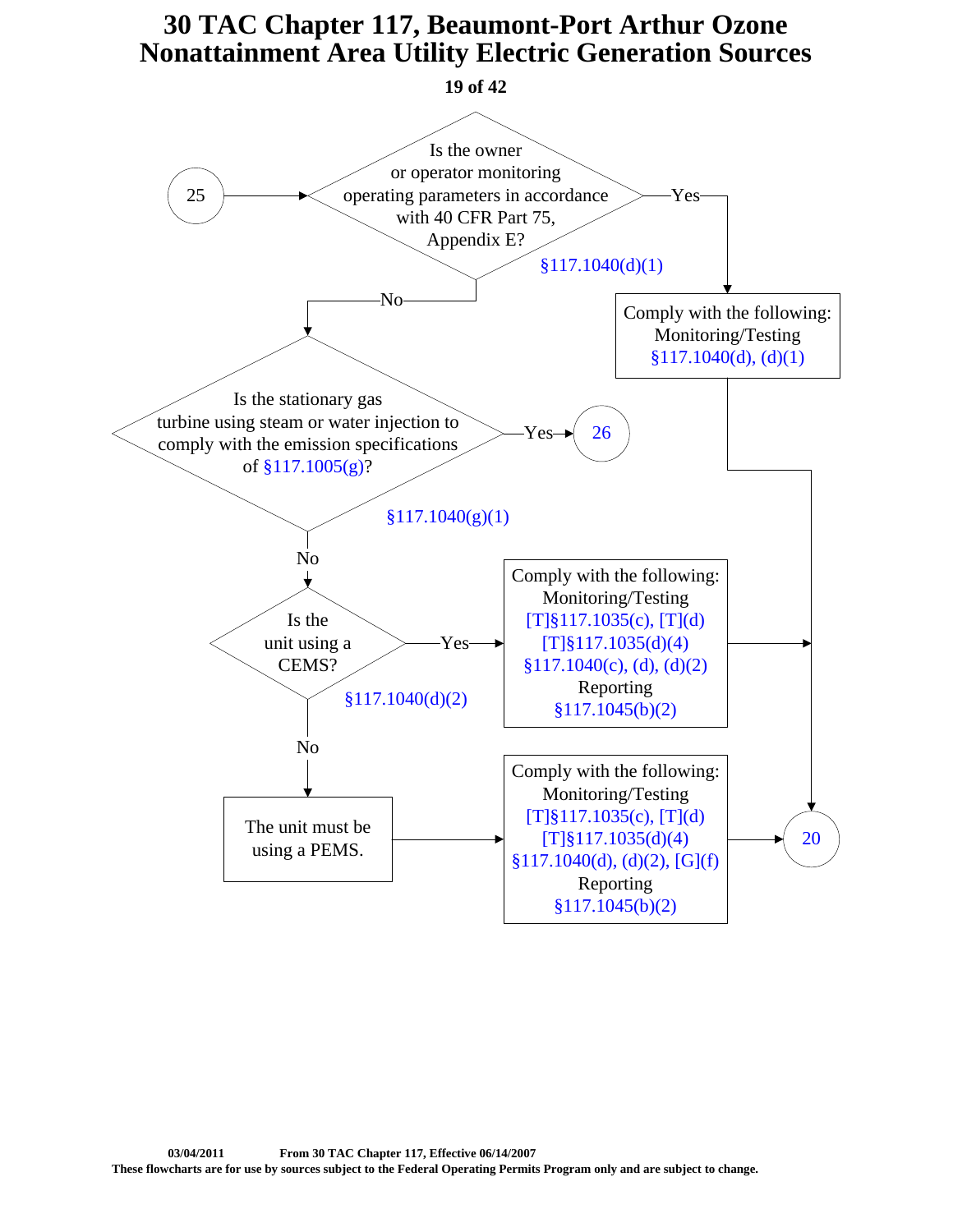**20 of 42**

<span id="page-19-0"></span>Is the unit using a CEMS? Is the unit using a PEMS? Yes Yes Comply with the following: Monitoring/Testing  $[T]\$ {117.1035(c),  $[T](d)$ ,  $[T](d)(4)$  $§117.1040(c), (g), (g)(1), (g)(1)(A)$ Reporting [§117.1045\(b\)\(2\)](http://texreg.sos.state.tx.us/public/readtac$ext.TacPage?sl=R&app=9&p_dir=&p_rloc=&p_tloc=&p_ploc=&pg=1&p_tac=&ti=30&pt=1&ch=117&rl=1045) Comply with the following: Monitoring/Testing  $[T]\$ {117.1035(c),  $[T](d)$ ,  $[T](d)(4)$  $§117.1040(g), (g)(1), (g)(1)(A), [G](f)$ Reporting [§117.1045\(b\)\(2\)](http://texreg.sos.state.tx.us/public/readtac$ext.TacPage?sl=R&app=9&p_dir=&p_rloc=&p_tloc=&p_ploc=&pg=1&p_tac=&ti=30&pt=1&ch=117&rl=1045) No The unit must be using a continuous monitoring system to monitor and record the average hourly fuel and steam or water consumption. No Comply with the following: Monitoring/Testing  $§117.1040(g), (g)(1), (g)(1)(B)$  $$117.1040(g)(1)(A)$   $$117.1040(g)(1)(A)$ [20](#page-23-0) 26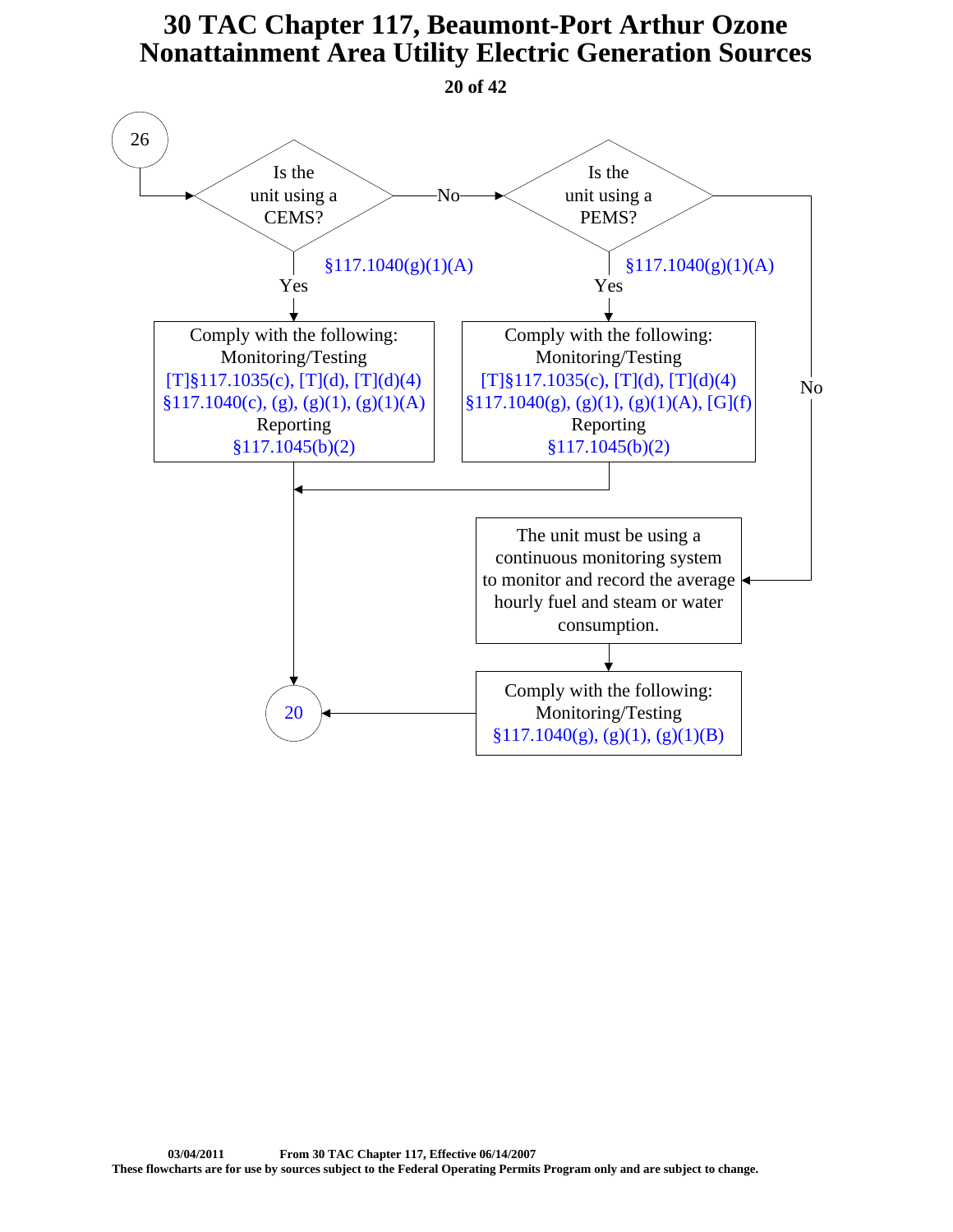<span id="page-20-0"></span>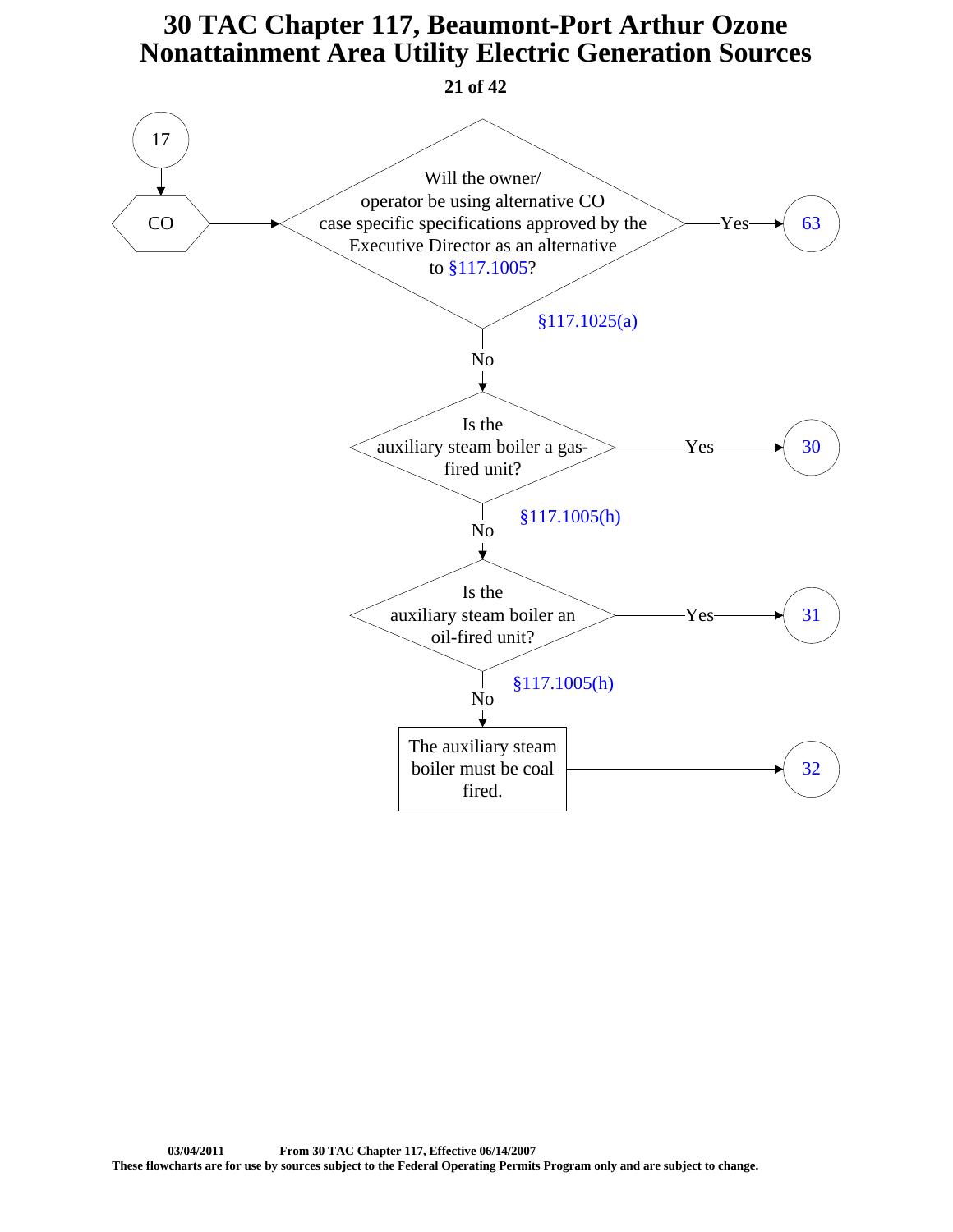<span id="page-21-0"></span>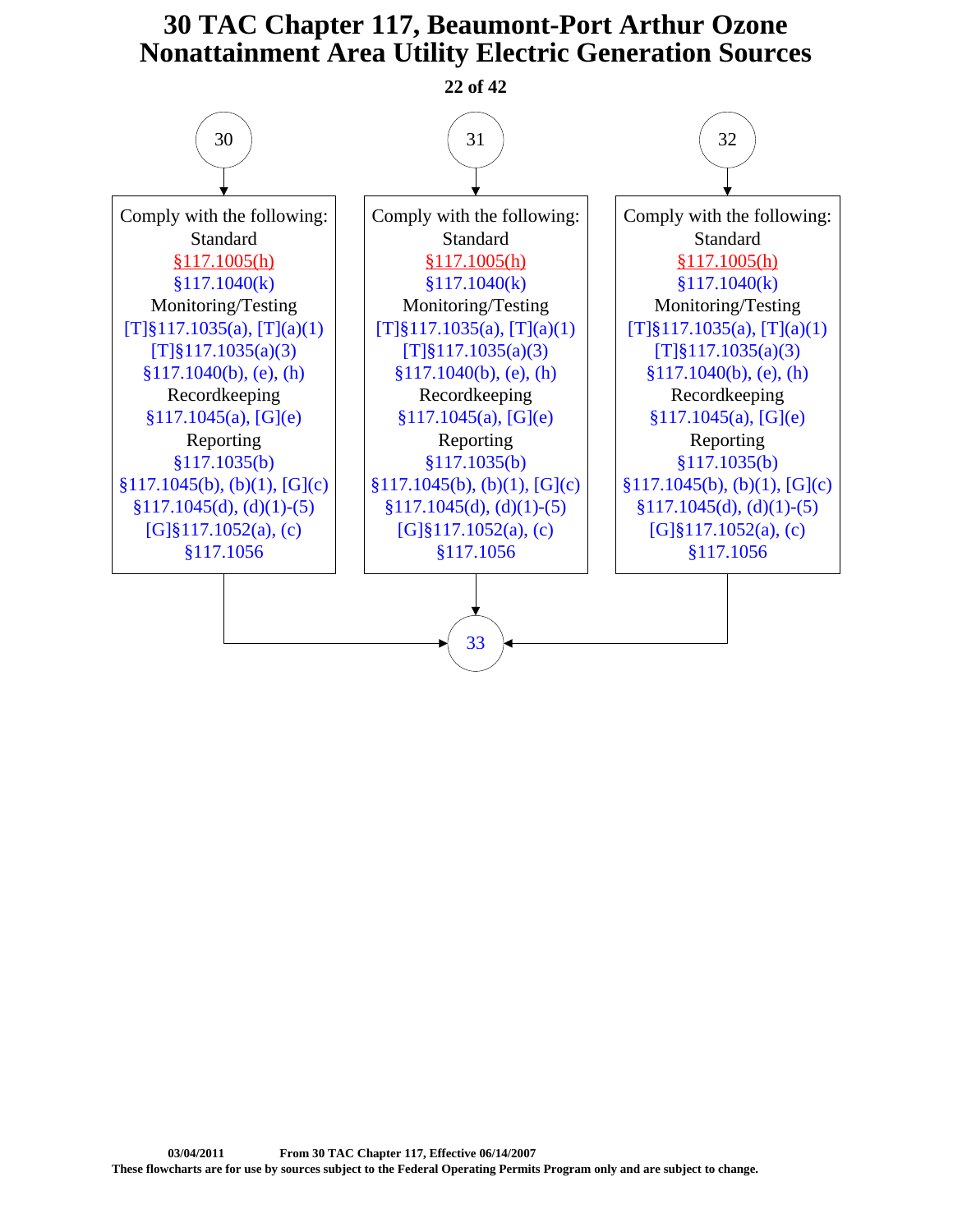<span id="page-22-0"></span>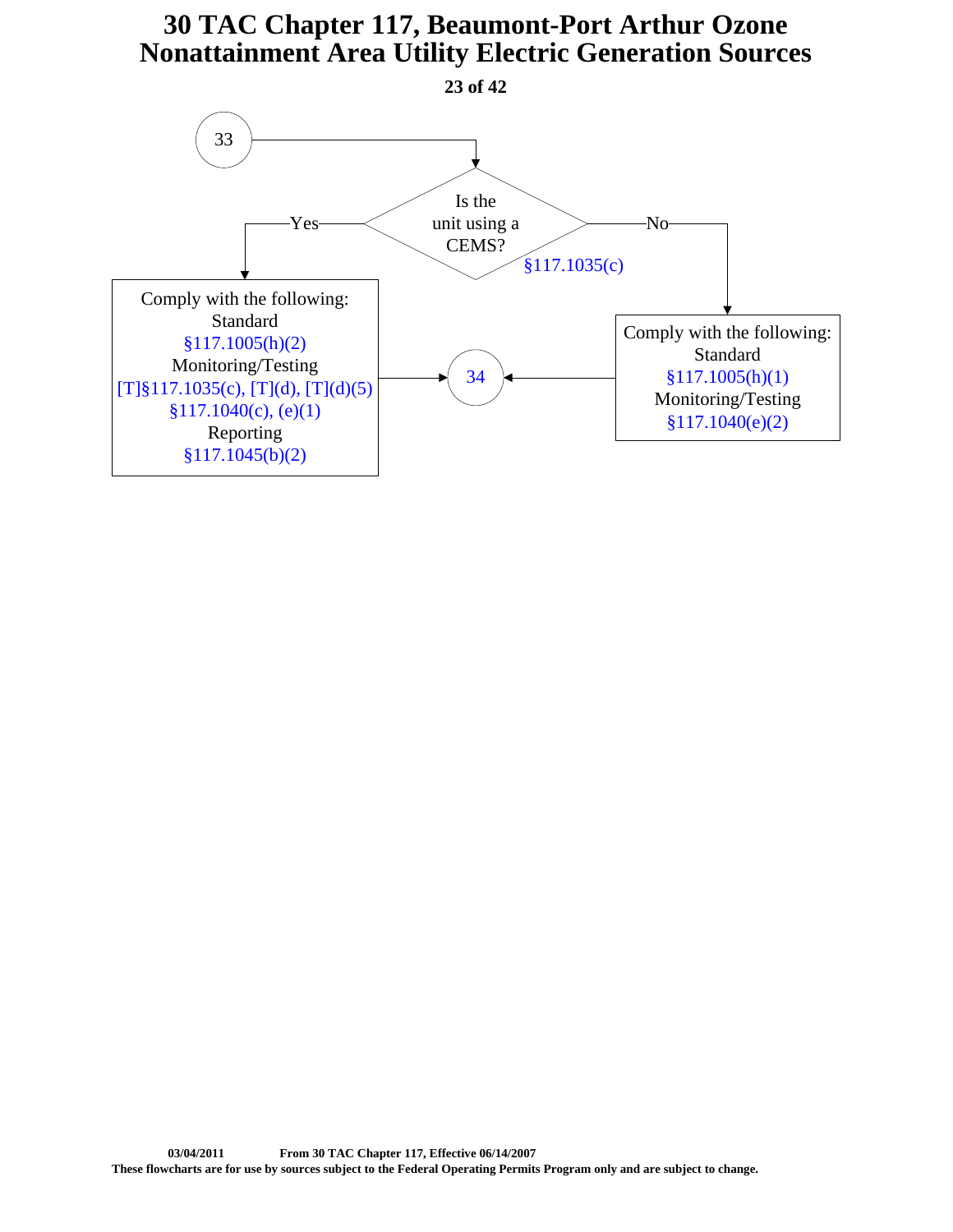<span id="page-23-0"></span>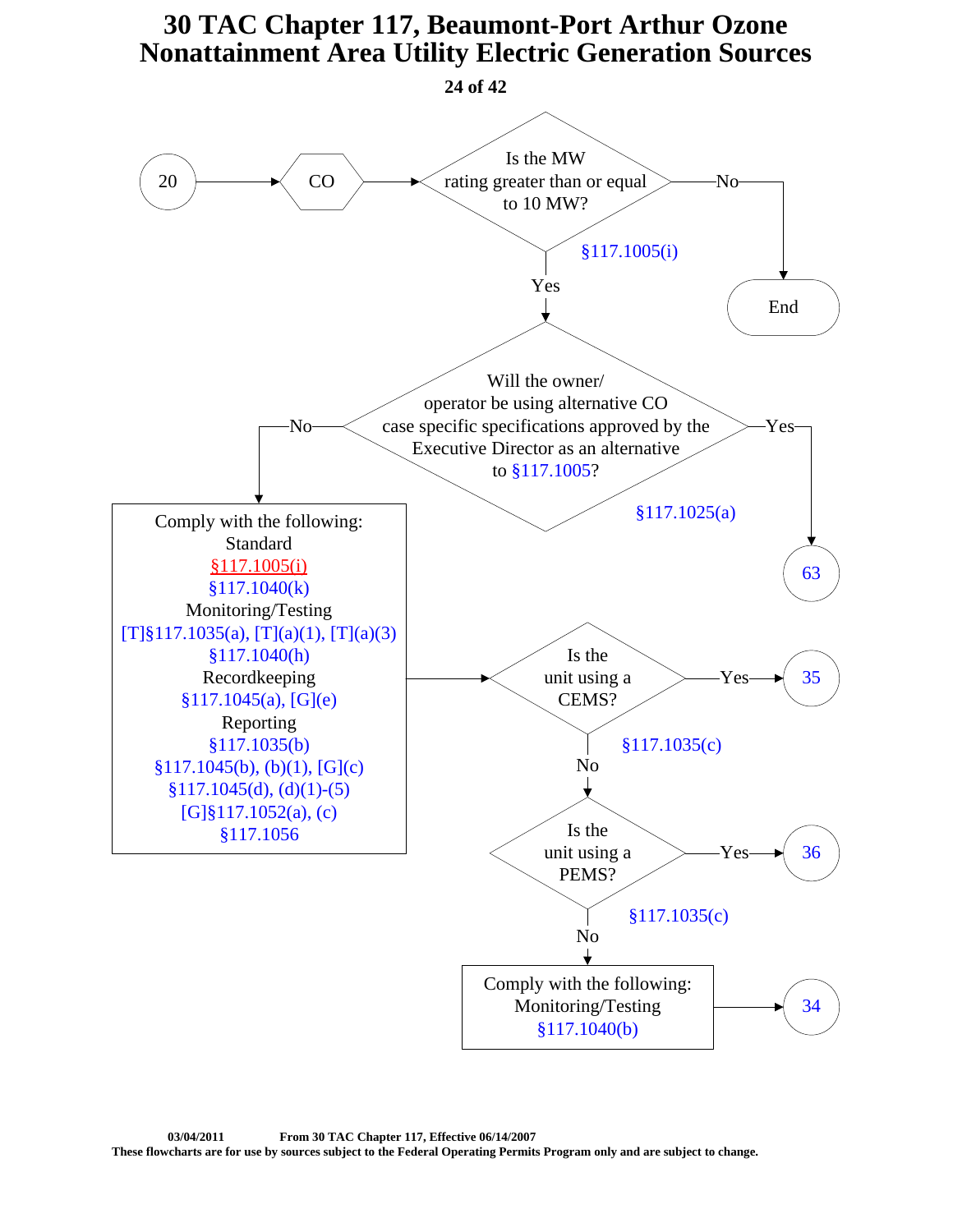<span id="page-24-0"></span>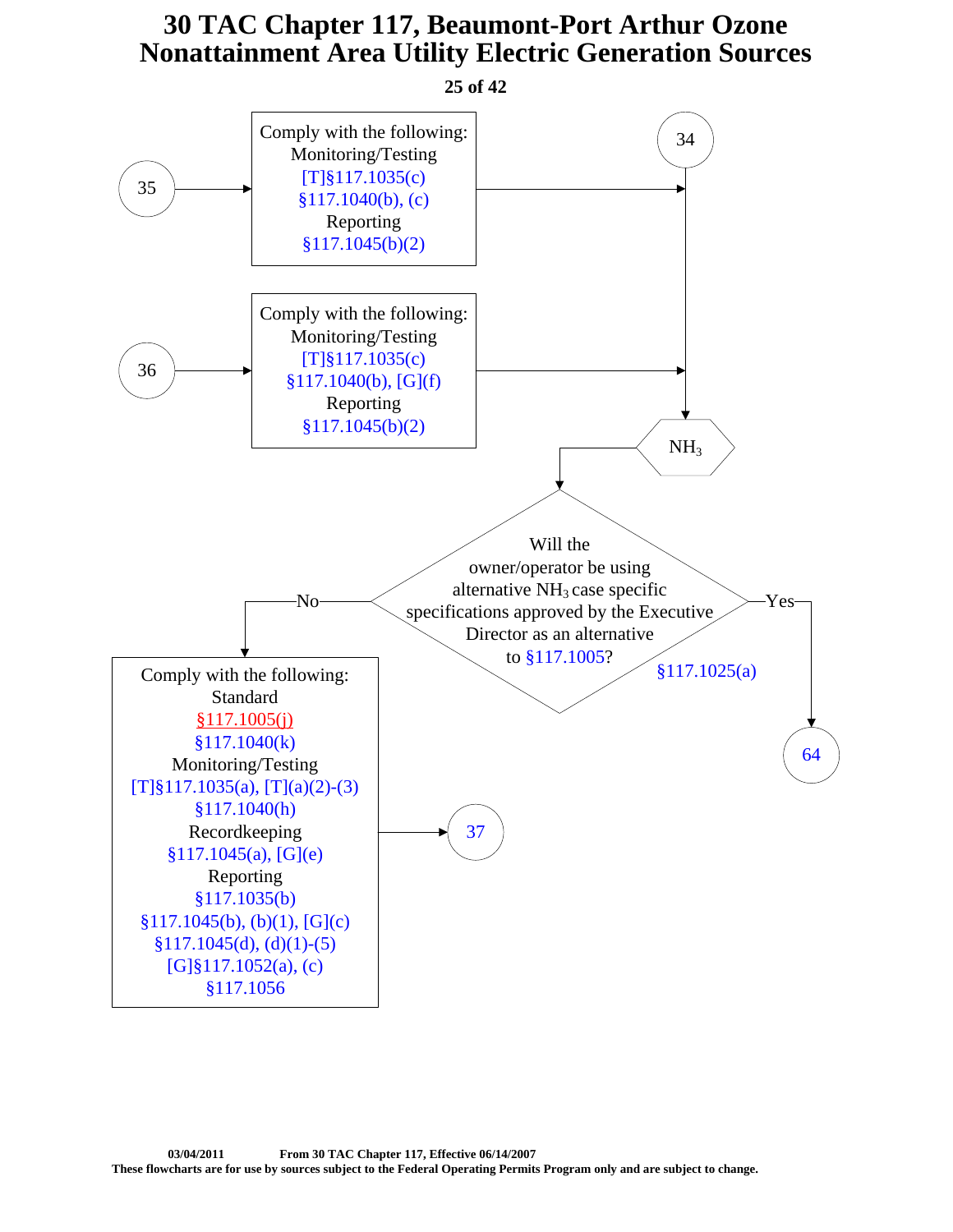<span id="page-25-0"></span>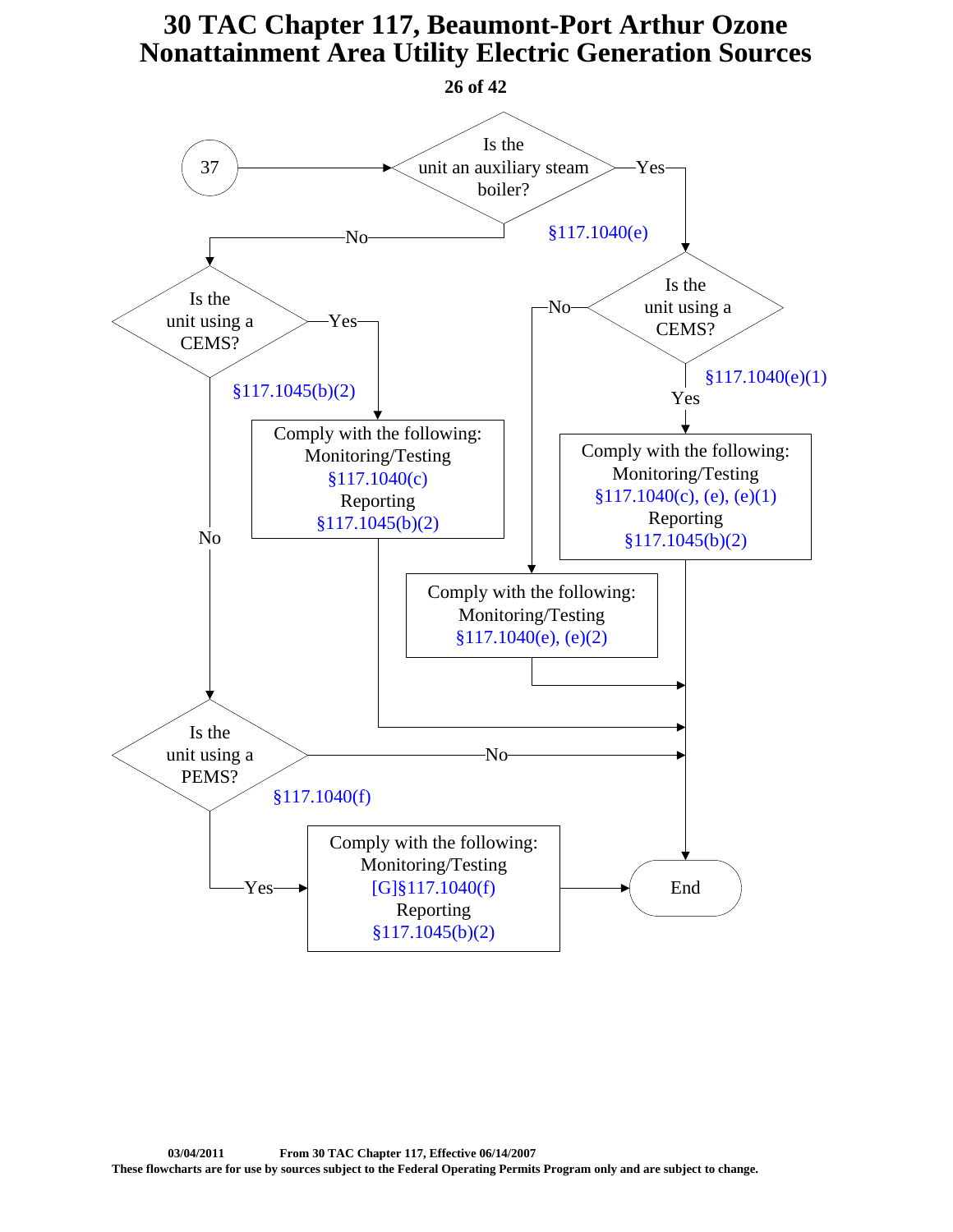<span id="page-26-0"></span>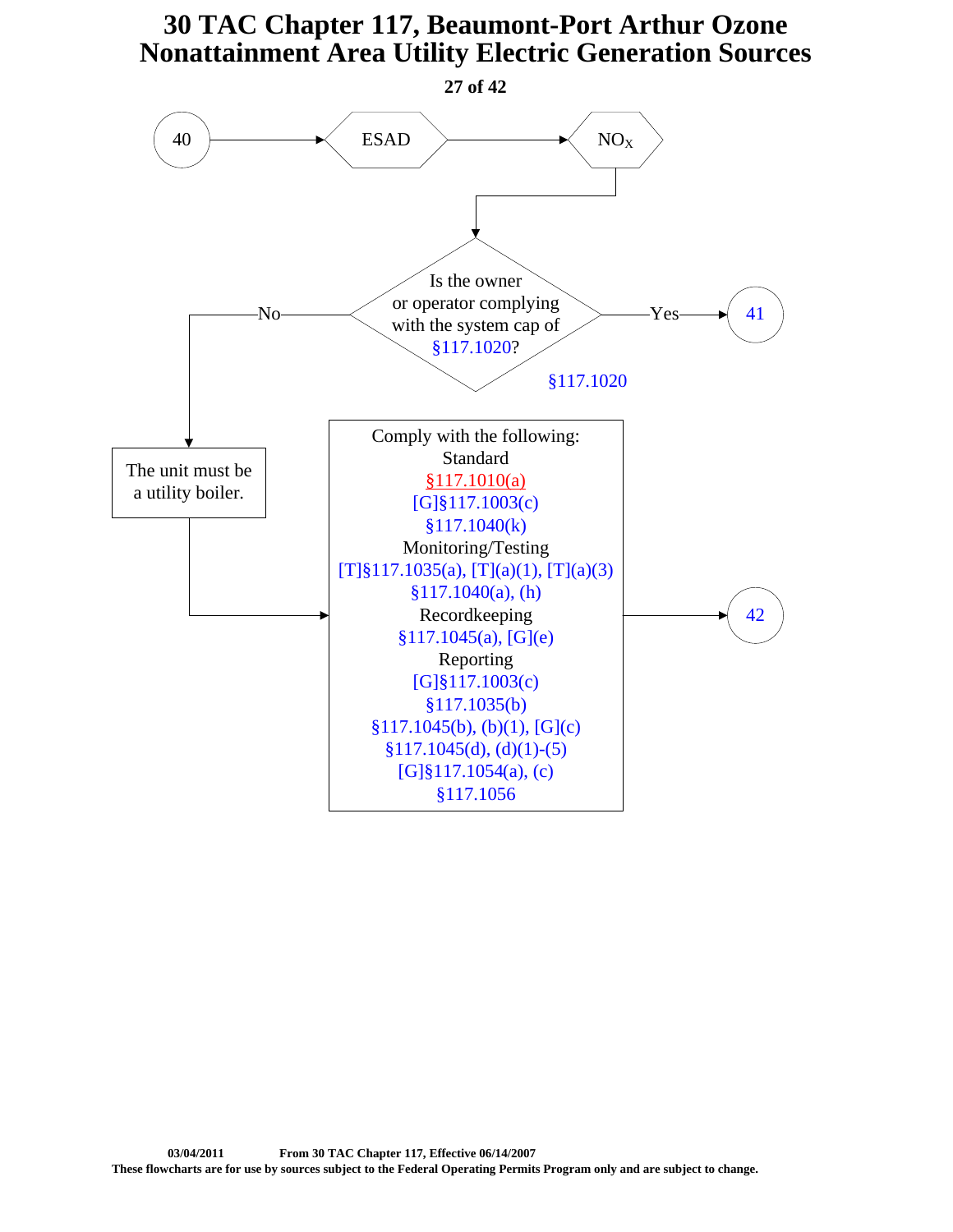<span id="page-27-0"></span>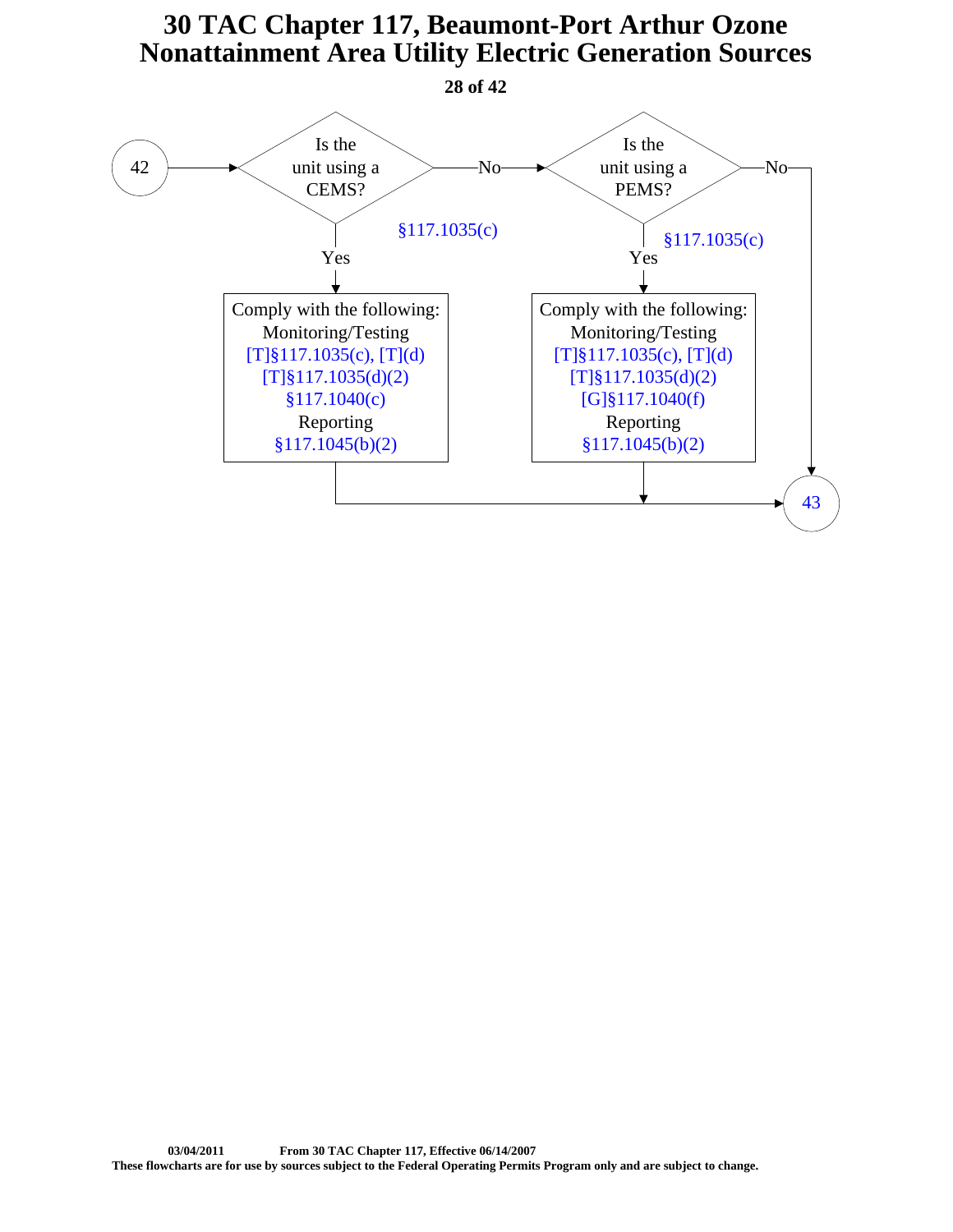<span id="page-28-0"></span>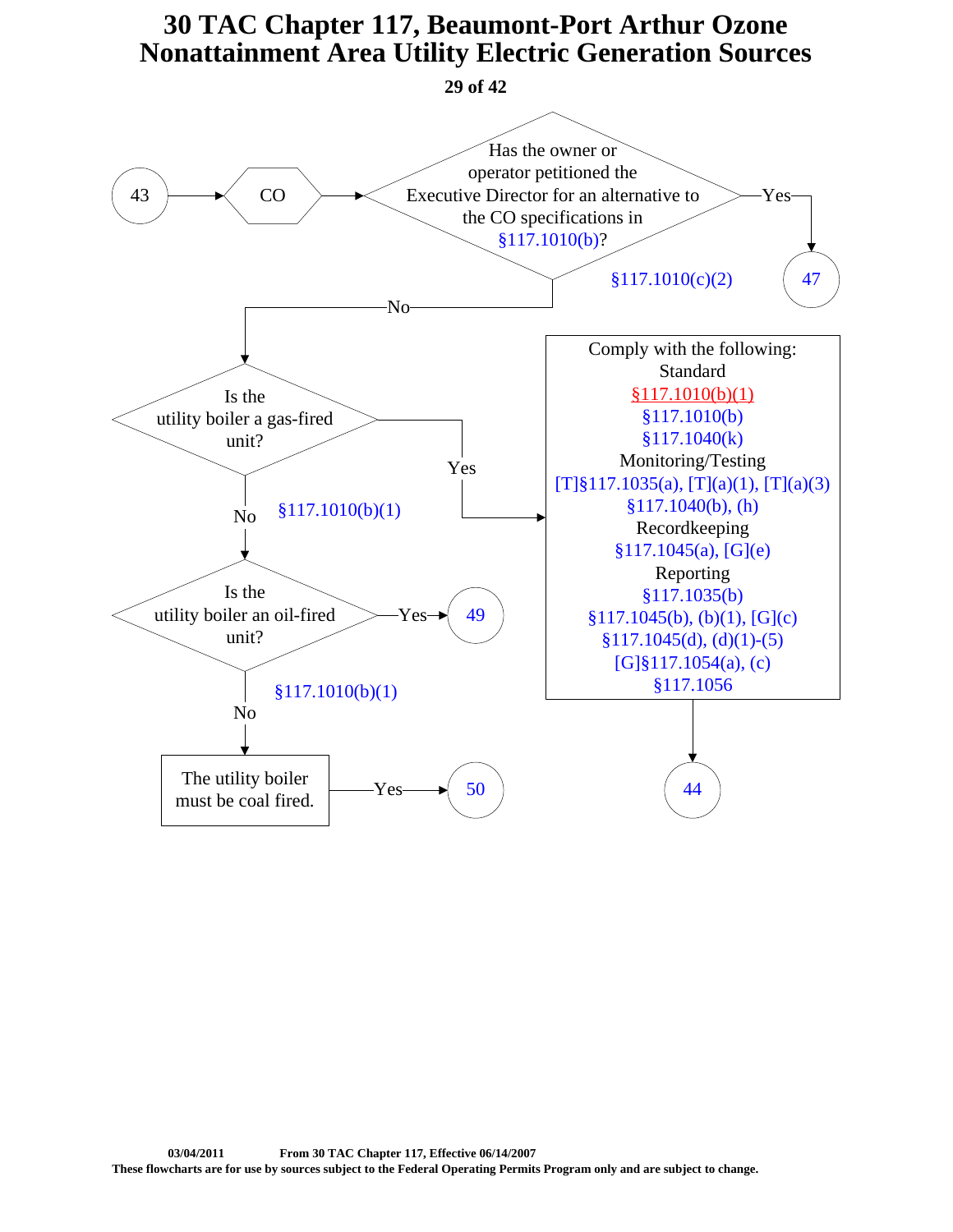<span id="page-29-0"></span>Comply with the following: Standard [§117.1010\(b\)\(1\)](https://www.tceq.texas.gov/downloads/permitting/air-rules/state/30-tac-117/re7c1-util.pdf#page=6) [§117.1010\(b\)](http://texreg.sos.state.tx.us/public/readtac$ext.TacPage?sl=R&app=9&p_dir=&p_rloc=&p_tloc=&p_ploc=&pg=1&p_tac=&ti=30&pt=1&ch=117&rl=1010) [§117.1040\(k\)](http://texreg.sos.state.tx.us/public/readtac$ext.TacPage?sl=R&app=9&p_dir=&p_rloc=&p_tloc=&p_ploc=&pg=1&p_tac=&ti=30&pt=1&ch=117&rl=1040) Monitoring/Testing [\[T\]§117.1035\(a\), \[T\]\(a\)\(1\), \[T\]\(a\)\(3\)](http://texreg.sos.state.tx.us/public/readtac$ext.TacPage?sl=R&app=9&p_dir=&p_rloc=&p_tloc=&p_ploc=&pg=1&p_tac=&ti=30&pt=1&ch=117&rl=1035) [§117.1040\(b\), \(h\)](http://texreg.sos.state.tx.us/public/readtac$ext.TacPage?sl=R&app=9&p_dir=&p_rloc=&p_tloc=&p_ploc=&pg=1&p_tac=&ti=30&pt=1&ch=117&rl=1040) Recordkeeping [§117.1045\(a\), \[G\]\(e\)](http://texreg.sos.state.tx.us/public/readtac$ext.TacPage?sl=R&app=9&p_dir=&p_rloc=&p_tloc=&p_ploc=&pg=1&p_tac=&ti=30&pt=1&ch=117&rl=1045) Reporting [§117.1035\(b\)](http://texreg.sos.state.tx.us/public/readtac$ext.TacPage?sl=R&app=9&p_dir=&p_rloc=&p_tloc=&p_ploc=&pg=1&p_tac=&ti=30&pt=1&ch=117&rl=1035)  $§117.1045(b), (b)(1), [G](c)$  $§117.1045(d), (d)(1)-(5)$ [\[G\]§117.1054\(a\), \(c\)](http://texreg.sos.state.tx.us/public/readtac$ext.TacPage?sl=R&app=9&p_dir=&p_rloc=&p_tloc=&p_ploc=&pg=1&p_tac=&ti=30&pt=1&ch=117&rl=1054) [§117.1056](http://texreg.sos.state.tx.us/public/readtac$ext.TacPage?sl=R&app=9&p_dir=&p_rloc=&p_tloc=&p_ploc=&pg=1&p_tac=&ti=30&pt=1&ch=117&rl=1056) Comply with the following: Standard [§117.1010\(b\)\(1\)](https://www.tceq.texas.gov/downloads/permitting/air-rules/state/30-tac-117/re7c1-util.pdf#page=6) [§117.1010\(b\)](http://texreg.sos.state.tx.us/public/readtac$ext.TacPage?sl=R&app=9&p_dir=&p_rloc=&p_tloc=&p_ploc=&pg=1&p_tac=&ti=30&pt=1&ch=117&rl=1010) [§117.1040\(k\)](http://texreg.sos.state.tx.us/public/readtac$ext.TacPage?sl=R&app=9&p_dir=&p_rloc=&p_tloc=&p_ploc=&pg=1&p_tac=&ti=30&pt=1&ch=117&rl=1040) Monitoring/Testing  $[T]\S117.1035(a), [T](a)(1), [T](a)(3)$ [§117.1040\(b\), \(h\)](http://texreg.sos.state.tx.us/public/readtac$ext.TacPage?sl=R&app=9&p_dir=&p_rloc=&p_tloc=&p_ploc=&pg=1&p_tac=&ti=30&pt=1&ch=117&rl=1040) Recordkeeping [§117.1045\(a\), \[G\]\(e\)](http://texreg.sos.state.tx.us/public/readtac$ext.TacPage?sl=R&app=9&p_dir=&p_rloc=&p_tloc=&p_ploc=&pg=1&p_tac=&ti=30&pt=1&ch=117&rl=1045) Reporting [§117.1035\(b\)](http://texreg.sos.state.tx.us/public/readtac$ext.TacPage?sl=R&app=9&p_dir=&p_rloc=&p_tloc=&p_ploc=&pg=1&p_tac=&ti=30&pt=1&ch=117&rl=1035)  $§117.1045(b), (b)(1), [G](c)$  $§117.1045(d), (d)(1)-(5)$ [\[G\]§117.1054\(a\), \(c\)](http://texreg.sos.state.tx.us/public/readtac$ext.TacPage?sl=R&app=9&p_dir=&p_rloc=&p_tloc=&p_ploc=&pg=1&p_tac=&ti=30&pt=1&ch=117&rl=1054) [§117.1056](http://texreg.sos.state.tx.us/public/readtac$ext.TacPage?sl=R&app=9&p_dir=&p_rloc=&p_tloc=&p_ploc=&pg=1&p_tac=&ti=30&pt=1&ch=117&rl=1056)  $49$   $(50$ [44](#page-30-0) **30 of 42**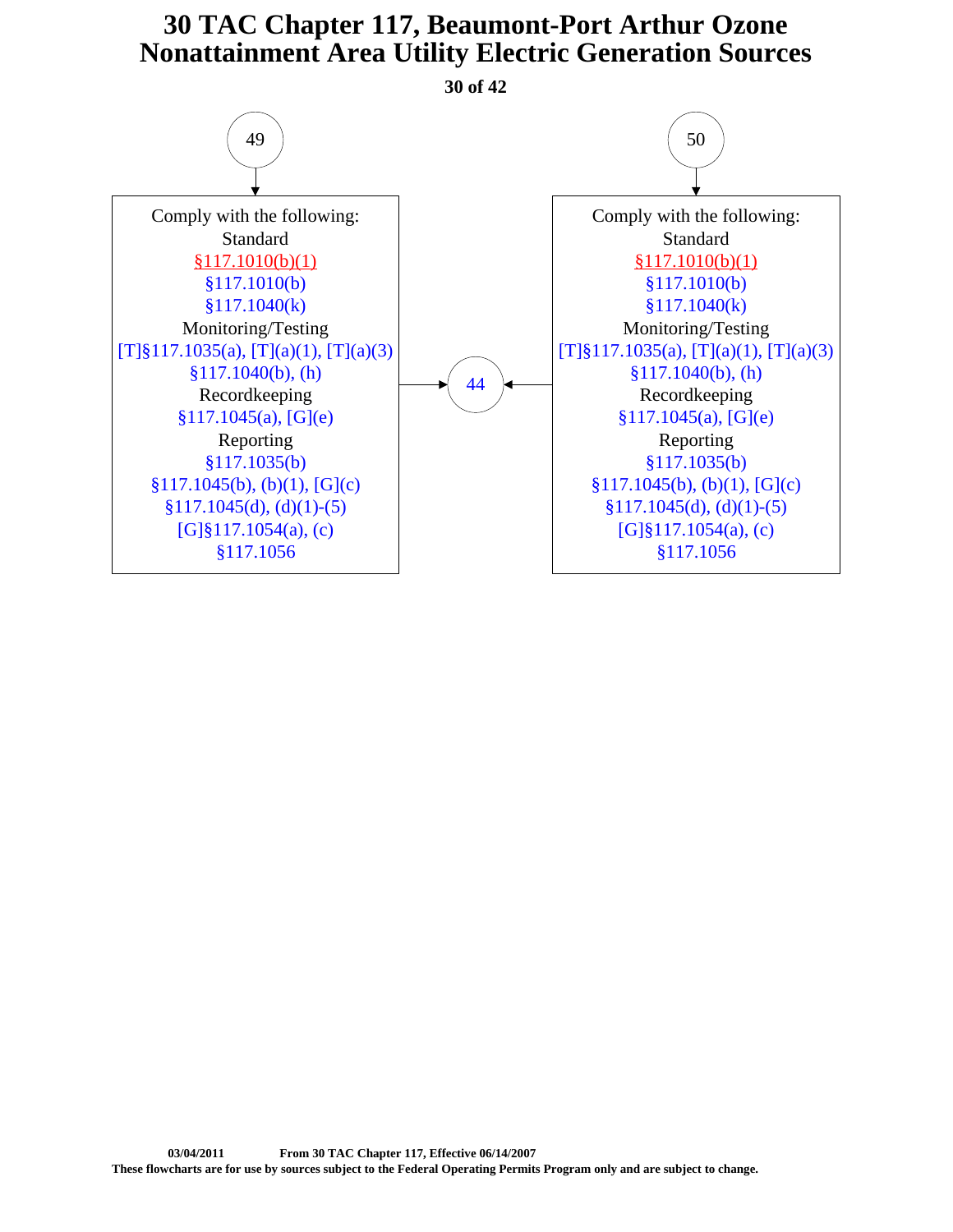<span id="page-30-0"></span>![](_page_30_Figure_1.jpeg)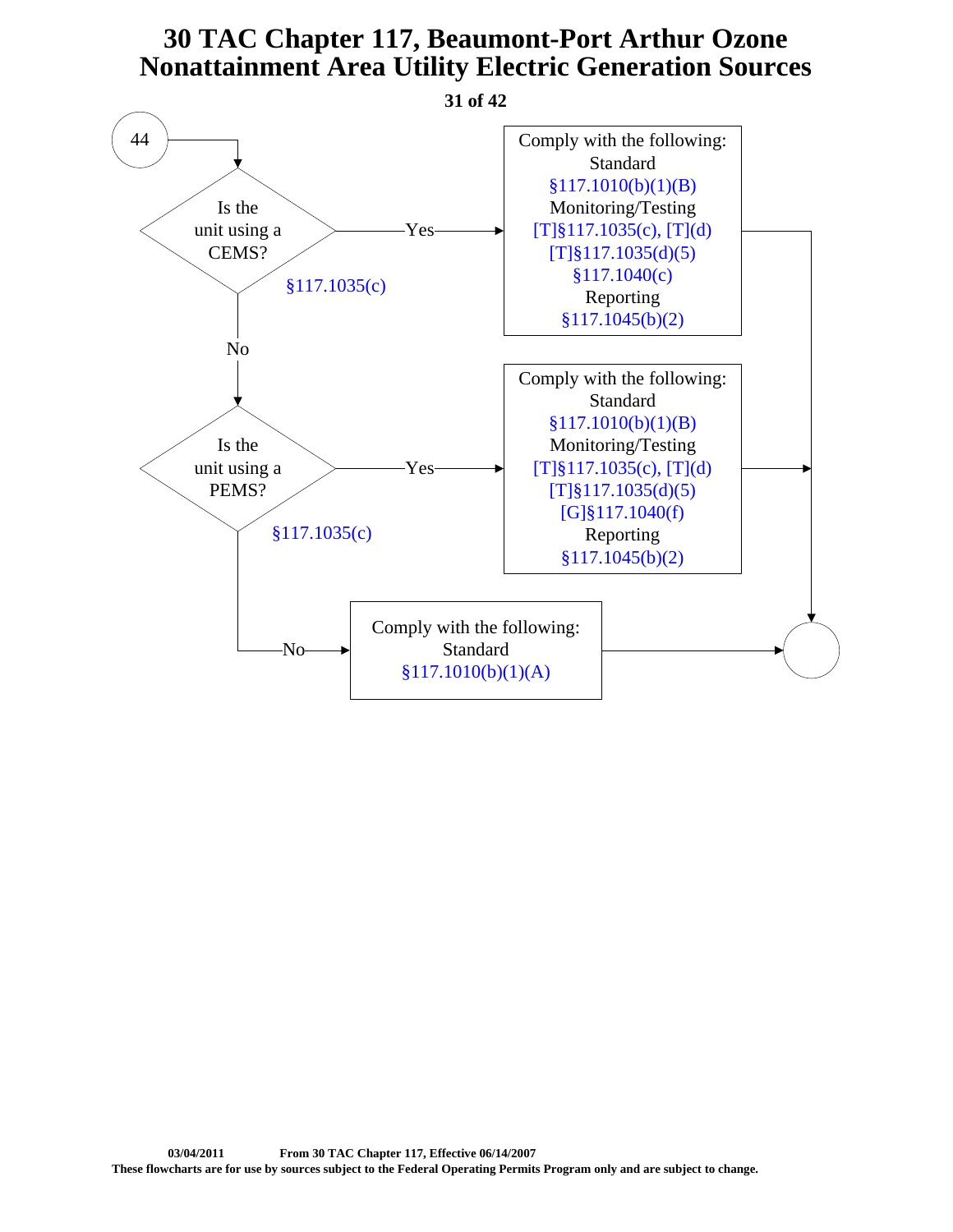<span id="page-31-0"></span>![](_page_31_Figure_1.jpeg)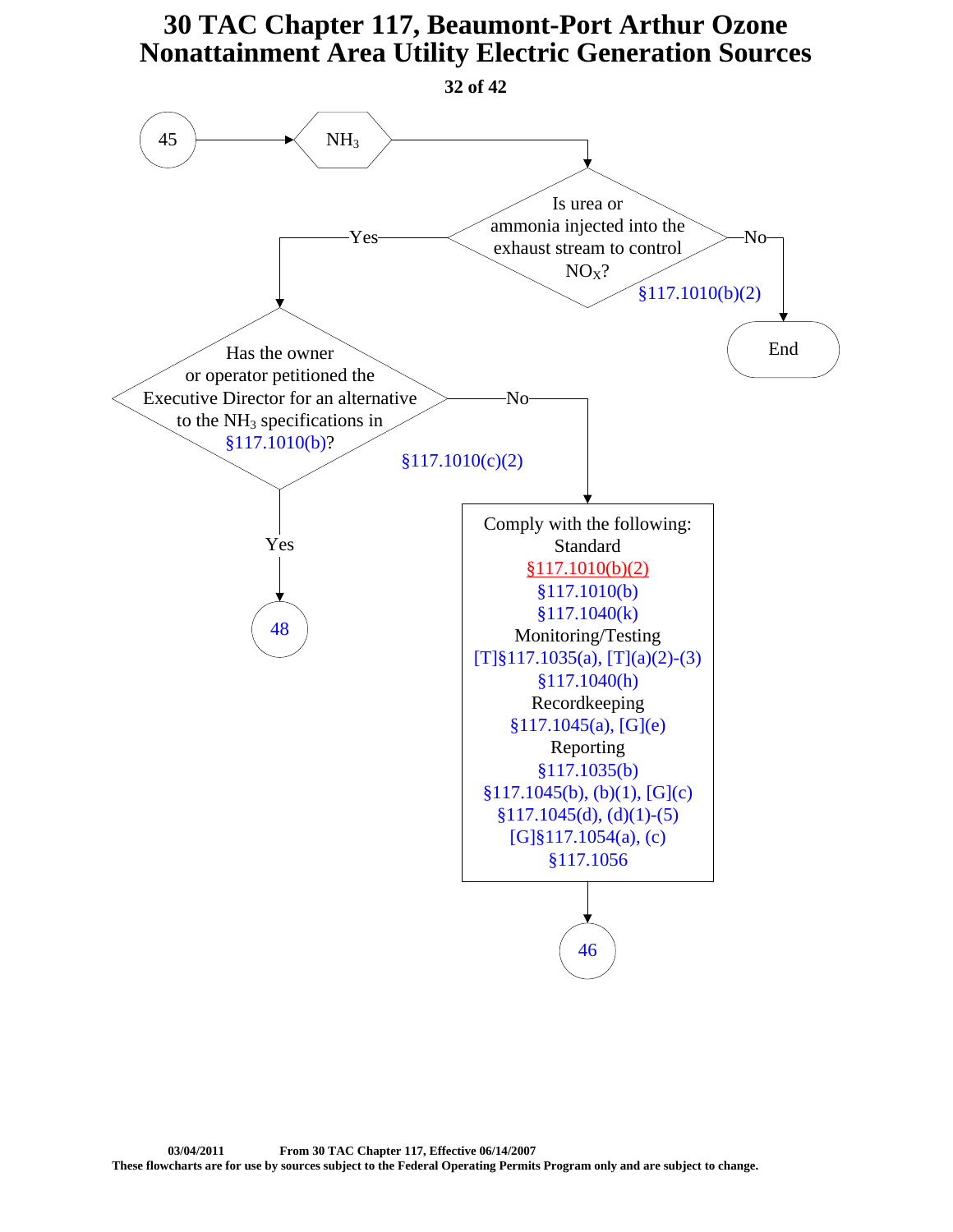**33 of 42**

<span id="page-32-0"></span>![](_page_32_Figure_2.jpeg)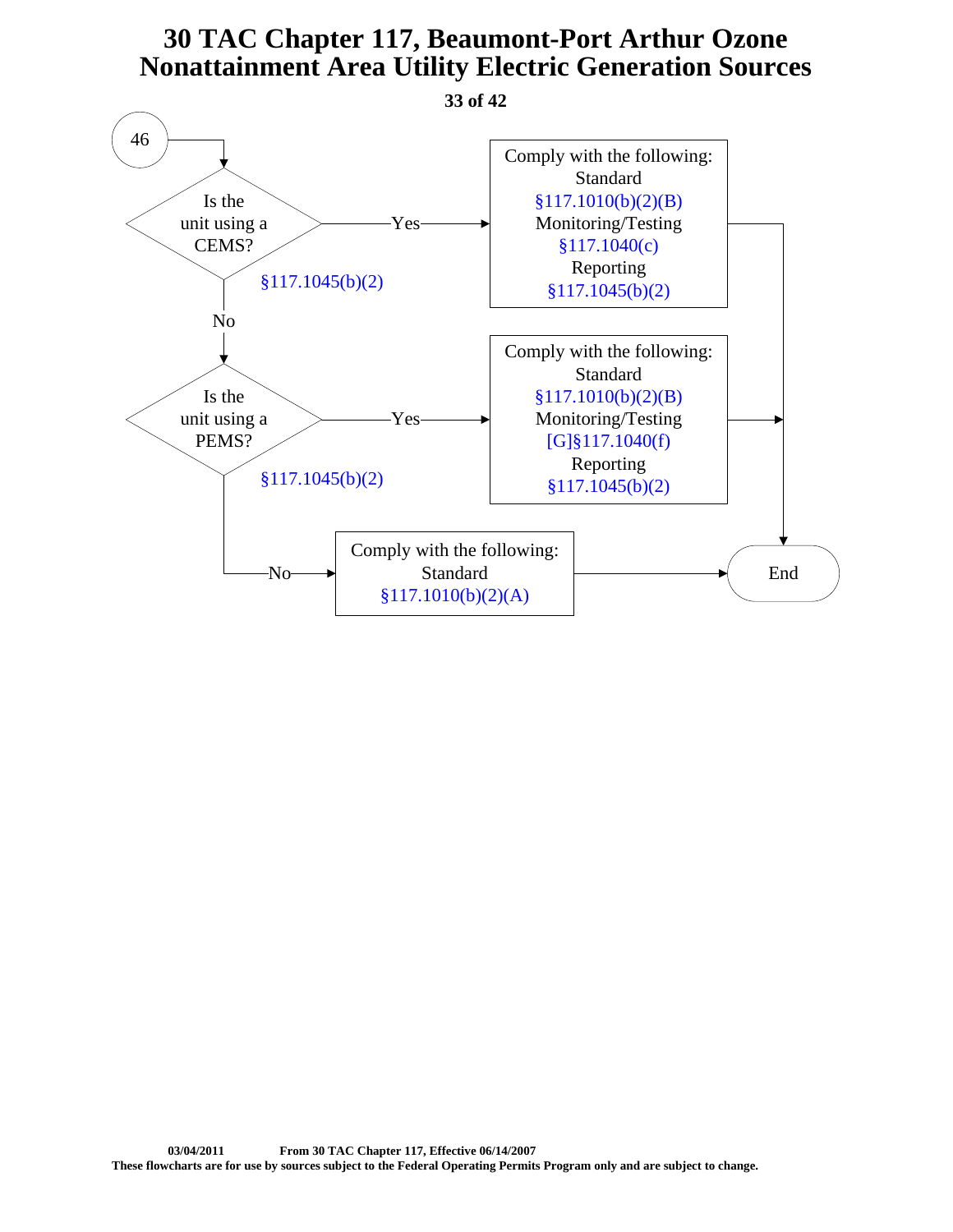<span id="page-33-0"></span>![](_page_33_Figure_1.jpeg)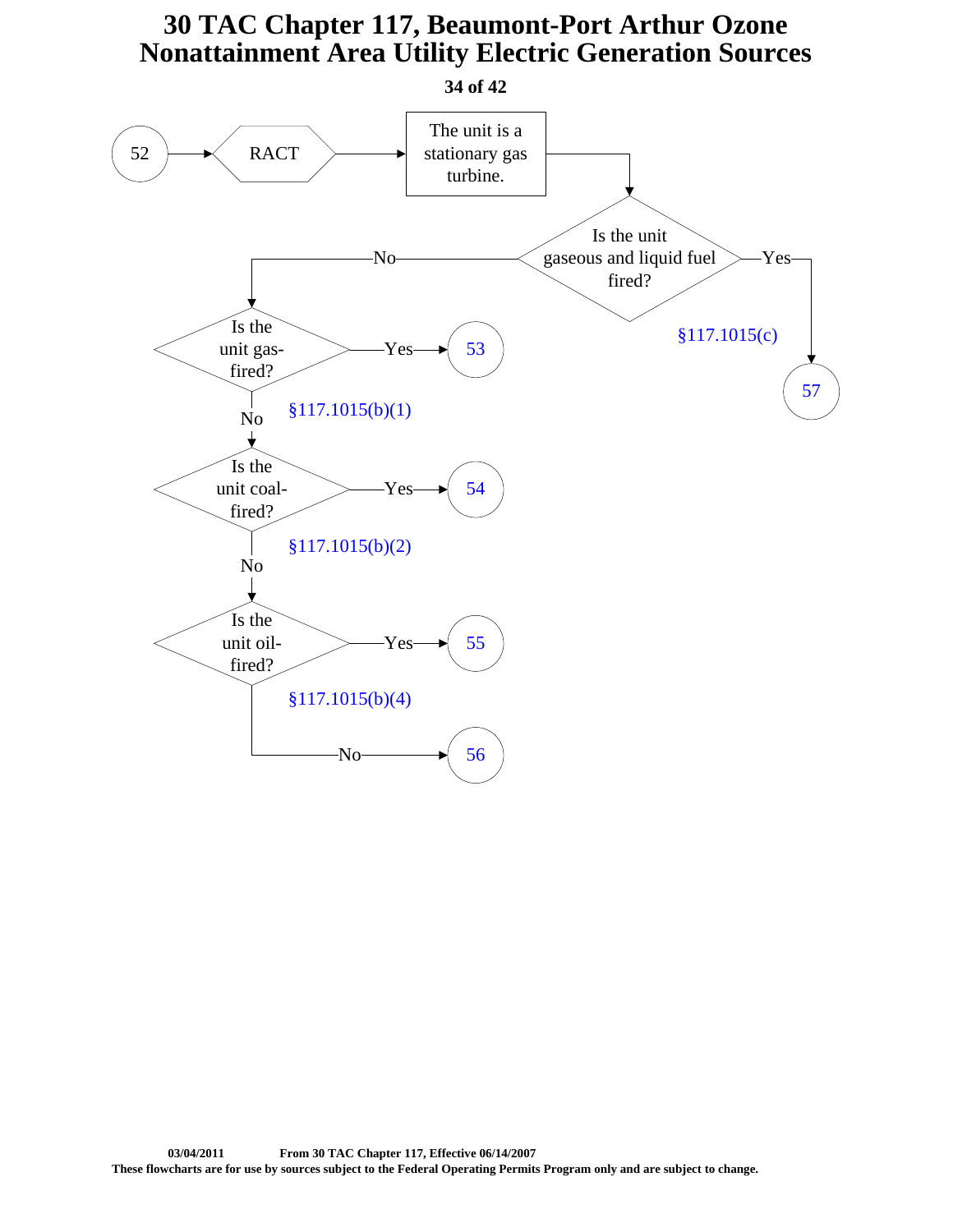<span id="page-34-0"></span>![](_page_34_Figure_1.jpeg)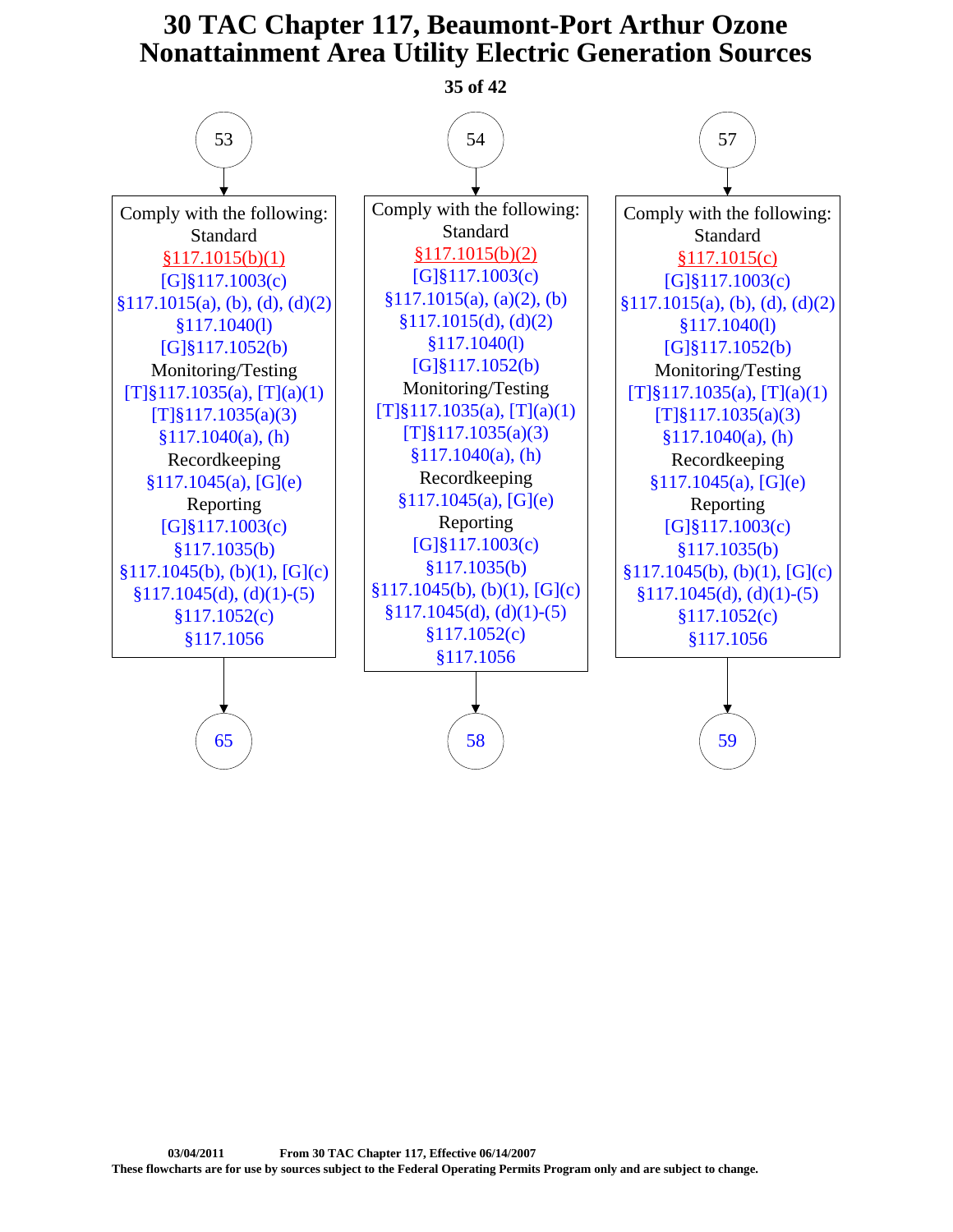**36 of 42**

<span id="page-35-0"></span>![](_page_35_Figure_2.jpeg)

![](_page_35_Figure_3.jpeg)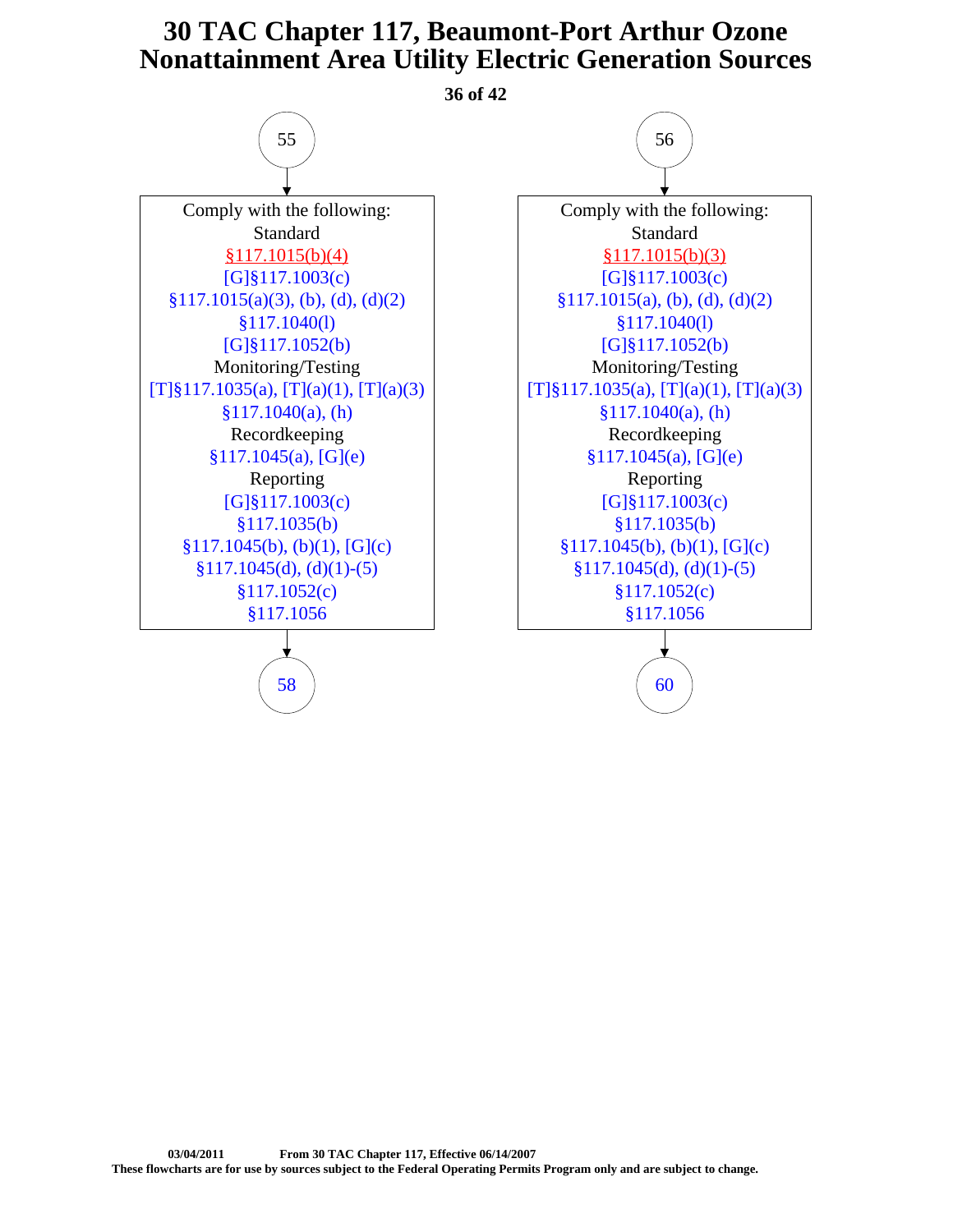**37 of 42**

<span id="page-36-0"></span>![](_page_36_Figure_2.jpeg)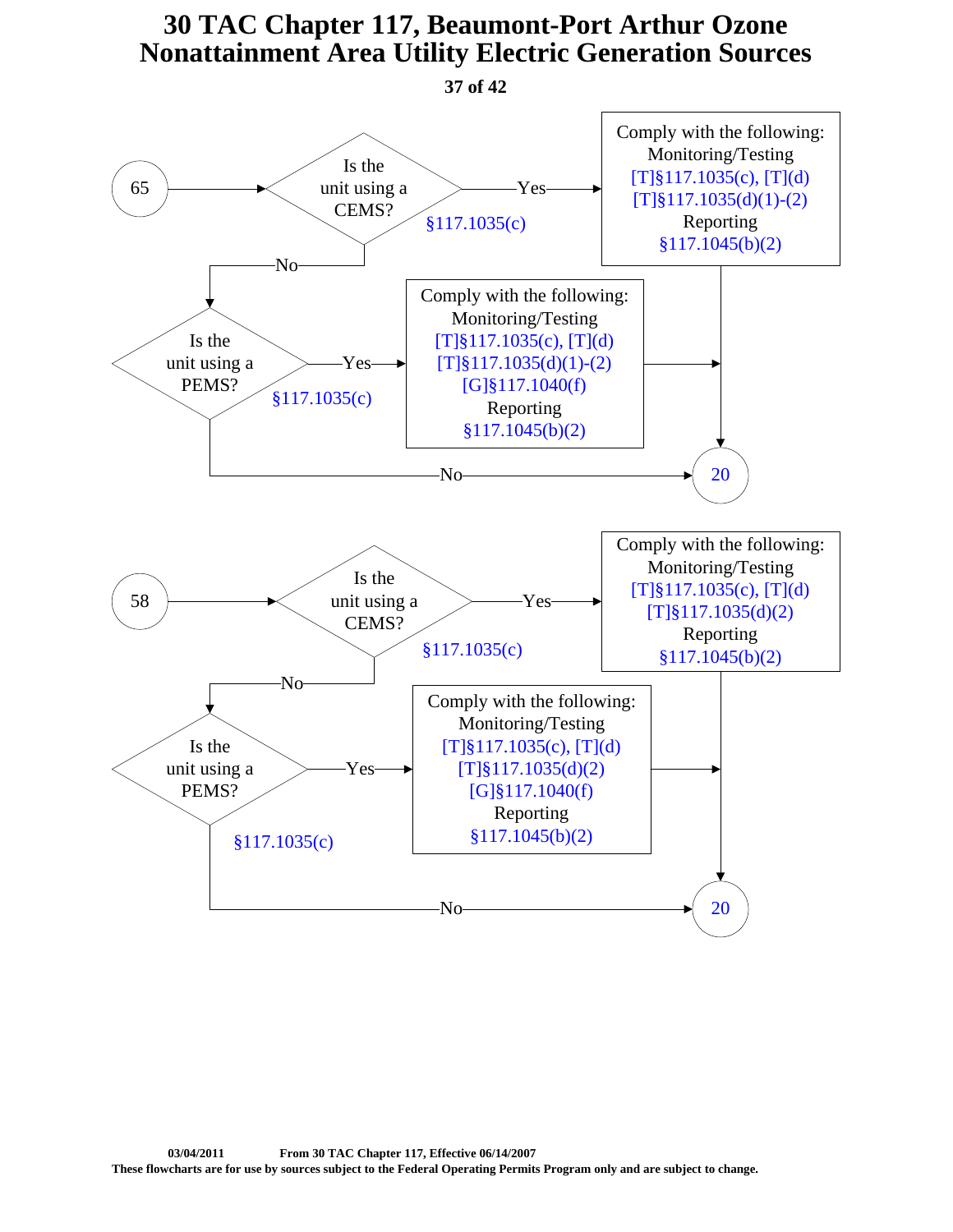<span id="page-37-0"></span>![](_page_37_Figure_1.jpeg)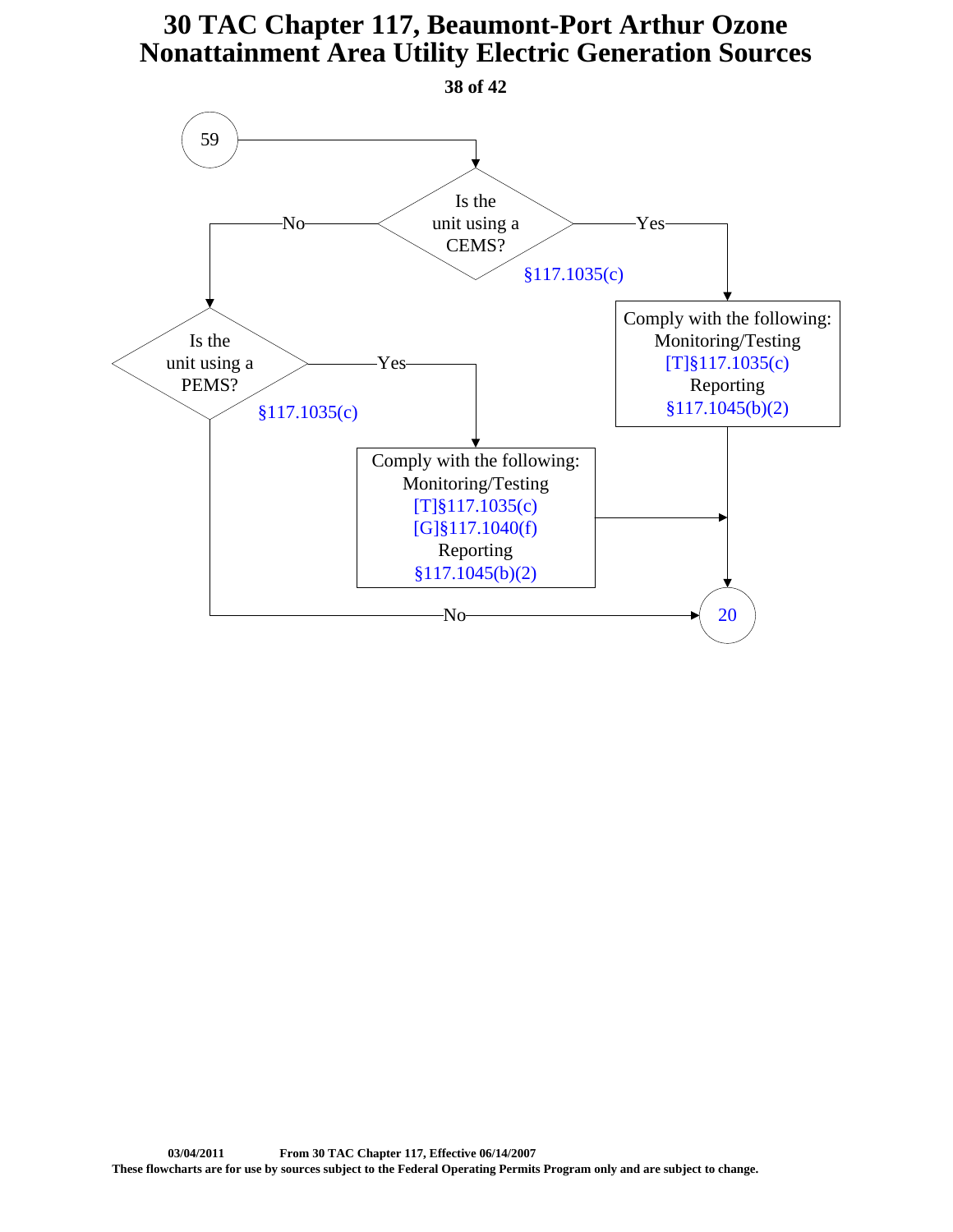<span id="page-38-0"></span>![](_page_38_Figure_1.jpeg)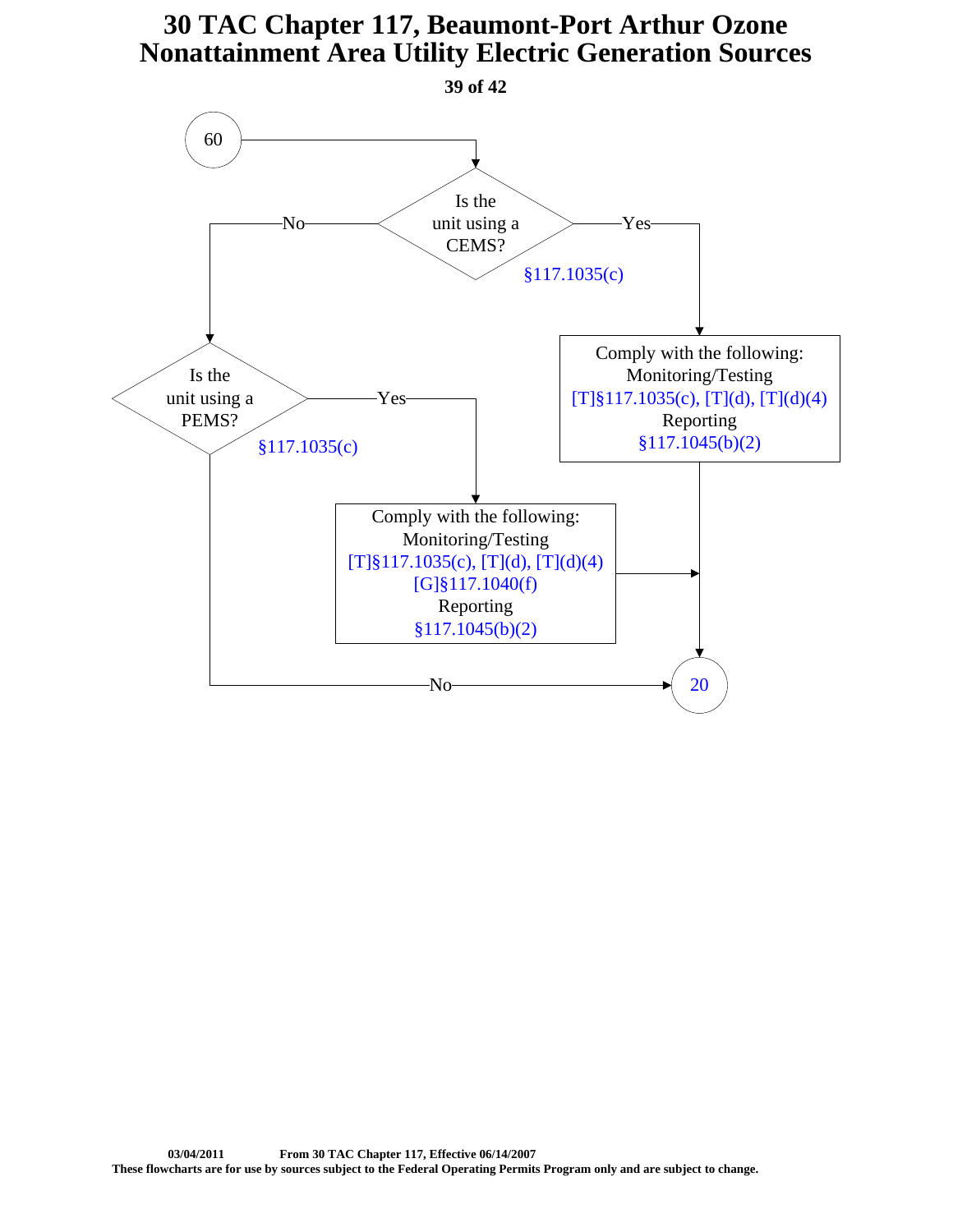<span id="page-39-0"></span>![](_page_39_Figure_1.jpeg)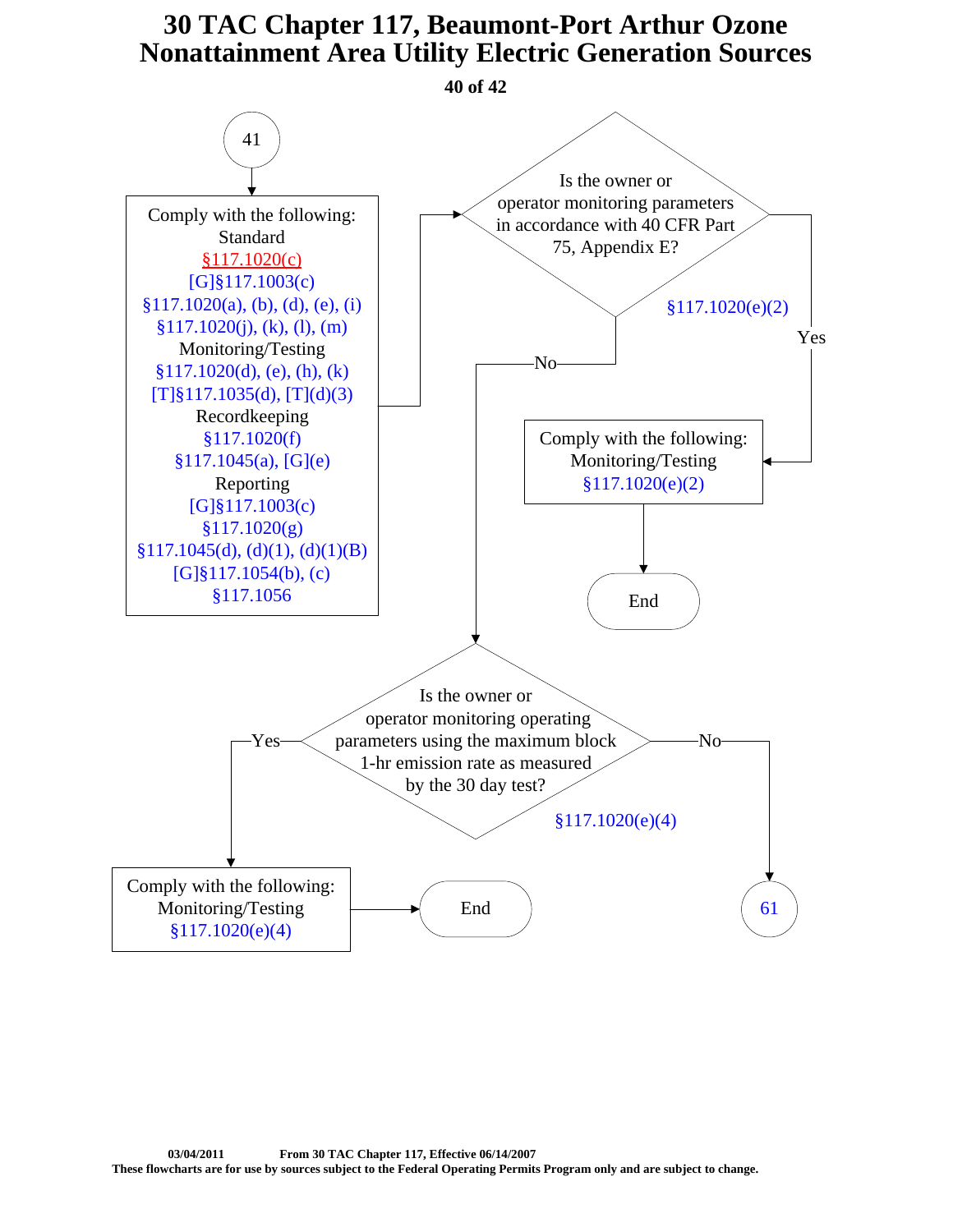**41 of 42**

<span id="page-40-0"></span>![](_page_40_Figure_2.jpeg)